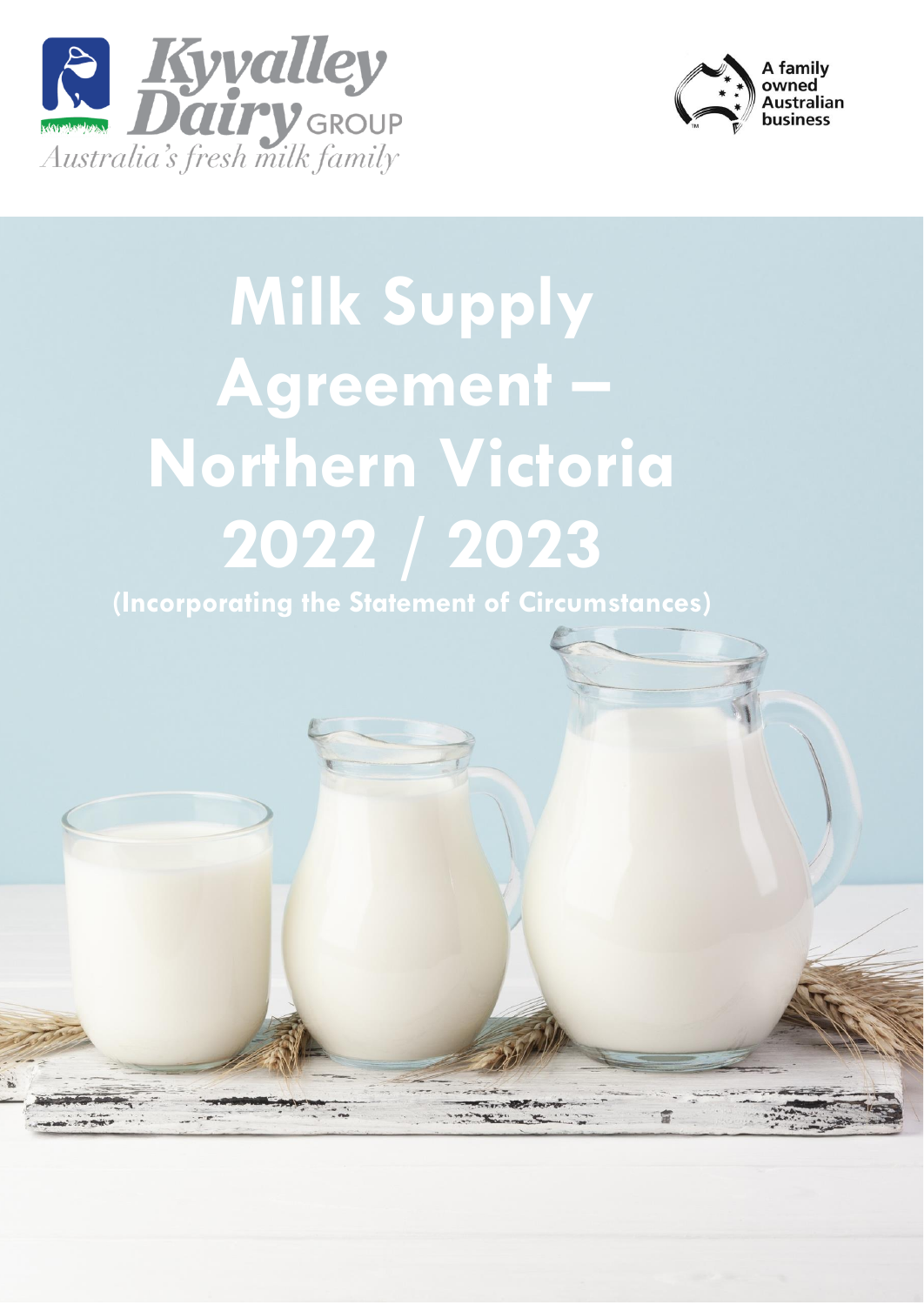



# Table of Contents

| <b>Statement of Circumstances</b>                    | 3  |
|------------------------------------------------------|----|
| Milk Supply Agreement                                | 4  |
| 1. Exclusivity                                       | 5  |
| 2. Term                                              | 5  |
| 3. Minimum Pricing (including Minimum Pricing Table) | 5  |
| 4. Statutory Levies                                  | 8  |
| Milk Payment Basis<br>5.                             | 8  |
| Payment<br>6.                                        | 8  |
| 7. Quality and Raw Milk Standards                    | 9  |
| 8. Milk Fat and Protein Standards (Components)       | 9  |
| 9. Quality Standards                                 | 9  |
| 10. Milk Collection and Title                        | 10 |
| 11. Levies and Charges                               | 10 |
| <b>12. GST</b>                                       | 11 |
| 13. Milk Quantity and Quality Reports                | 11 |
| 14. Sour or Tainted Milk                             | 11 |
| 15. Milk Collection                                  | 11 |
| <b>16. Milk Collection Access</b>                    | 11 |
| 17. Exceptional Circumstances                        | 11 |
| 18. Reviews                                          | 12 |
| 19. Farm Dairy Licence                               | 12 |
| 20. Advertisement                                    | 12 |
| 21. Termination                                      | 12 |
| 22. Effect of Termination                            | 13 |
| 23. Dispute Resolution Procedure                     | 13 |
| 24. Confidentiality                                  | 14 |
| 25. Warranties                                       | 15 |
| 26. Indemnity                                        | 15 |
| 27. Insurance                                        | 15 |
| 28. Force Majeure                                    | 15 |
| 29. Relationship between the Parties                 | 16 |
| 30. Notices                                          | 16 |
| 31. General                                          | 16 |
| 32. Counterparts and execution                       | 18 |
| 33. Records                                          | 19 |
| 34. Governing Law                                    | 19 |
| 35. Special Conditions                               | 19 |
| 36. Further Provisions                               | 19 |
| 37. Schedules                                        | 20 |
| <b>Executions</b>                                    | 21 |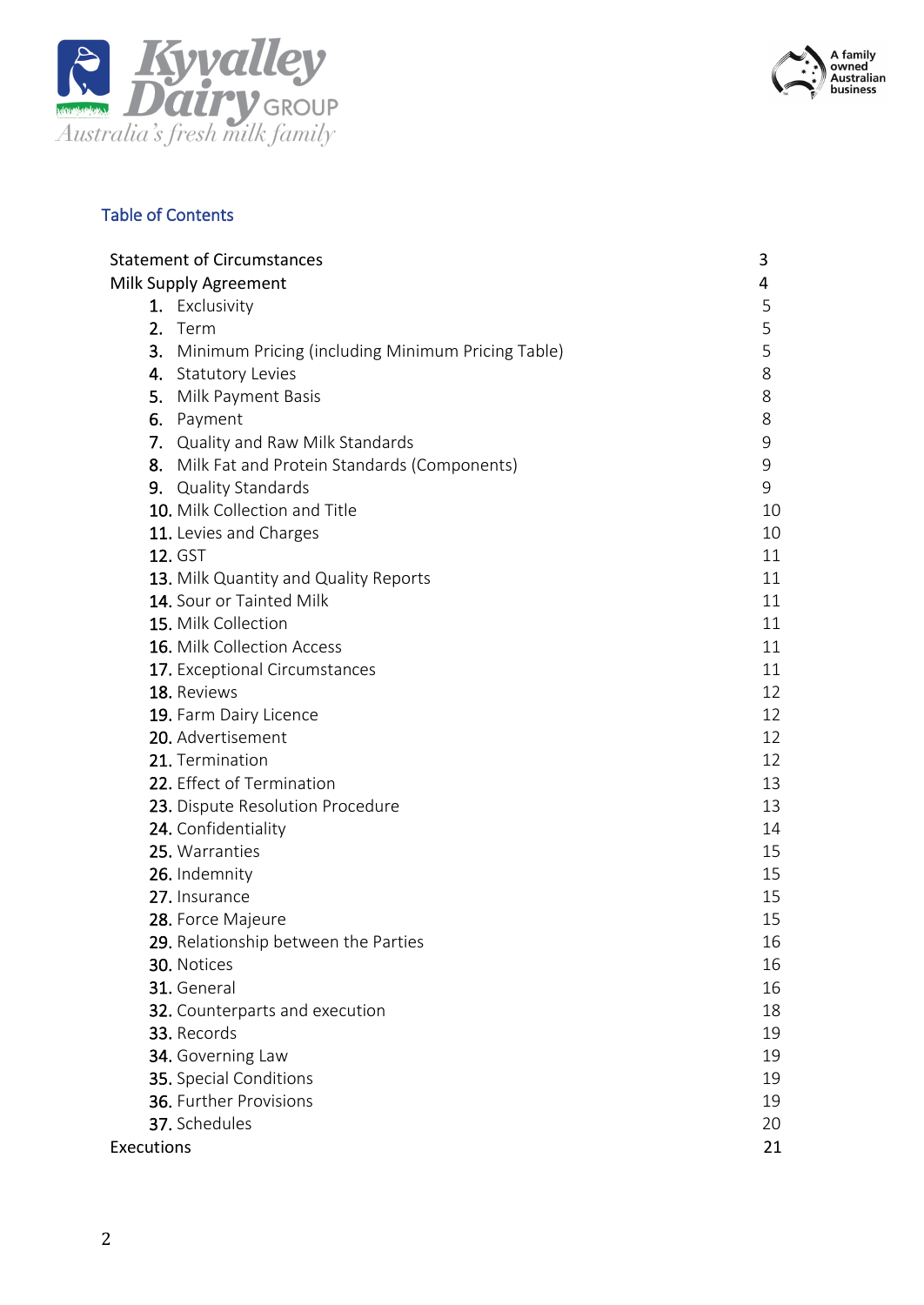



# **STATEMENT OF CIRCUMSTANCES**

Kyvalley Dairy Group proudly supplies fresh dairy products to customers all over Australia and into We are an Australian owned family business, and our suppliers, existing and new, are part of our family. As always, we remain loyal to our current suppliers, and they will be given preference in meeting our target milk requirement for Northern Victoria for the coming 2022/23 season.

We are pleased to offer a competitive milk price high quality flat milk in Northern Victoria for commencement supply year 22/23 (1st July 2022 to 30 June 2023). Details of our milk price model and terms are set out in the Kyvalley Milk Supply Agreement Northern Victoria and Supplier Handbook attached.

In respect to our desired volumes for the 2022/23 supply year, we are looking to maintain current supply volumes to service our customers.

We value our relationships with our suppliers and are committed to helping them achieve the maximum benefits from our payment model by providing support on quality issues and advice on achieving flat supply. We have a very experienced team of dairy professionals available to assist. If you are interested in supplying us for the coming season, we would love to talk to you.

For all enquiries regarding milk supply contact Mike Leijen, General Manager of Milk Supply on 0447785821 or [mike.leijen@kyvalleydairy.com.au.](mailto:mike.leijen@kyvalleydairy.com.au) This includes;

- For existing suppliers any queries, concerns or complaints regarding milk supply or milk payments
- For new supply any enquiries relating to supply including income estimates

Michelle Sonnenschein CEO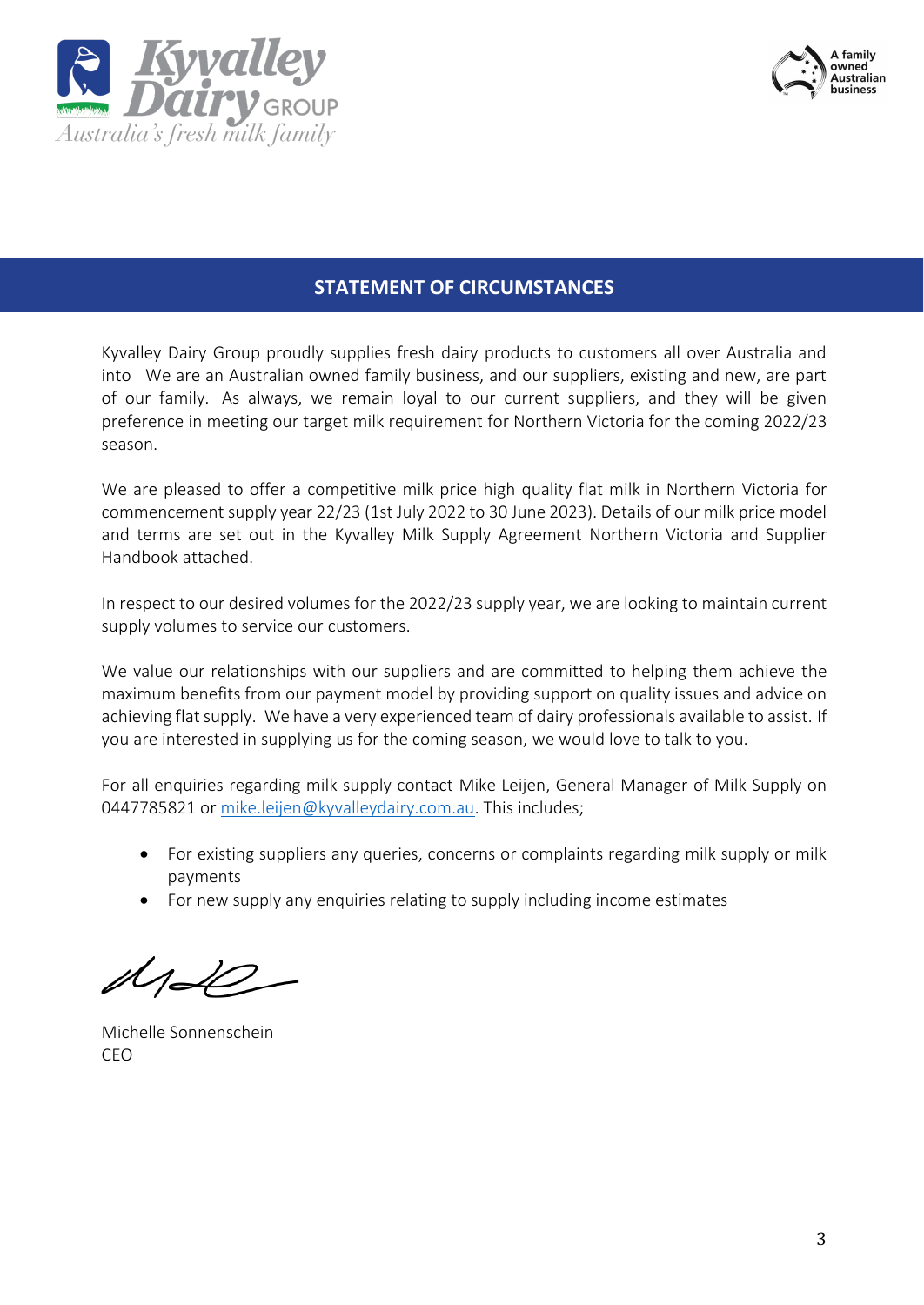



# Milk Supply Agreement – Northern Victoria

| Kyvalley Dairy Group Pty Ltd of 7 Slattery Road, Kyabram in the state of Victoria 3620<br>and |  |
|-----------------------------------------------------------------------------------------------|--|
|                                                                                               |  |
|                                                                                               |  |
| (Supplier)                                                                                    |  |
|                                                                                               |  |
|                                                                                               |  |
|                                                                                               |  |

We welcome you as a milk supplier to the Kyvalley Dairy Group Pty Ltd.

## Recitals

This Milk Supply Agreement (MSA) consists of this document along with the Kyvalley Milk Supplier Handbook Annexure attached.

#### Definitions and Interpretation

The definitions and interpretations applying to this MSA are to be found in the Annexure attached.

#### Operative Part

#### MSA Nomination:

As provided for under the mandatory Competition and Consumer (Industry Codes—Dairy) Regulations 2019 (Cth) Dairy Industry Code (the Code), this MSA is a:

- 1. a non-exclusive supply agreement for the supply of Milk to Kyvalley Dairy Group,  $\Box$  or
- 2. an exclusive supply agreement for the supply of Milk to Kyvalley Dairy Group,  $\Box$  or
- 3. an exclusive supply agreement for the supply of A2 Milk to Kyvalley Dairy Group as an A2

Approved Supplier (as defined)  $\square$ .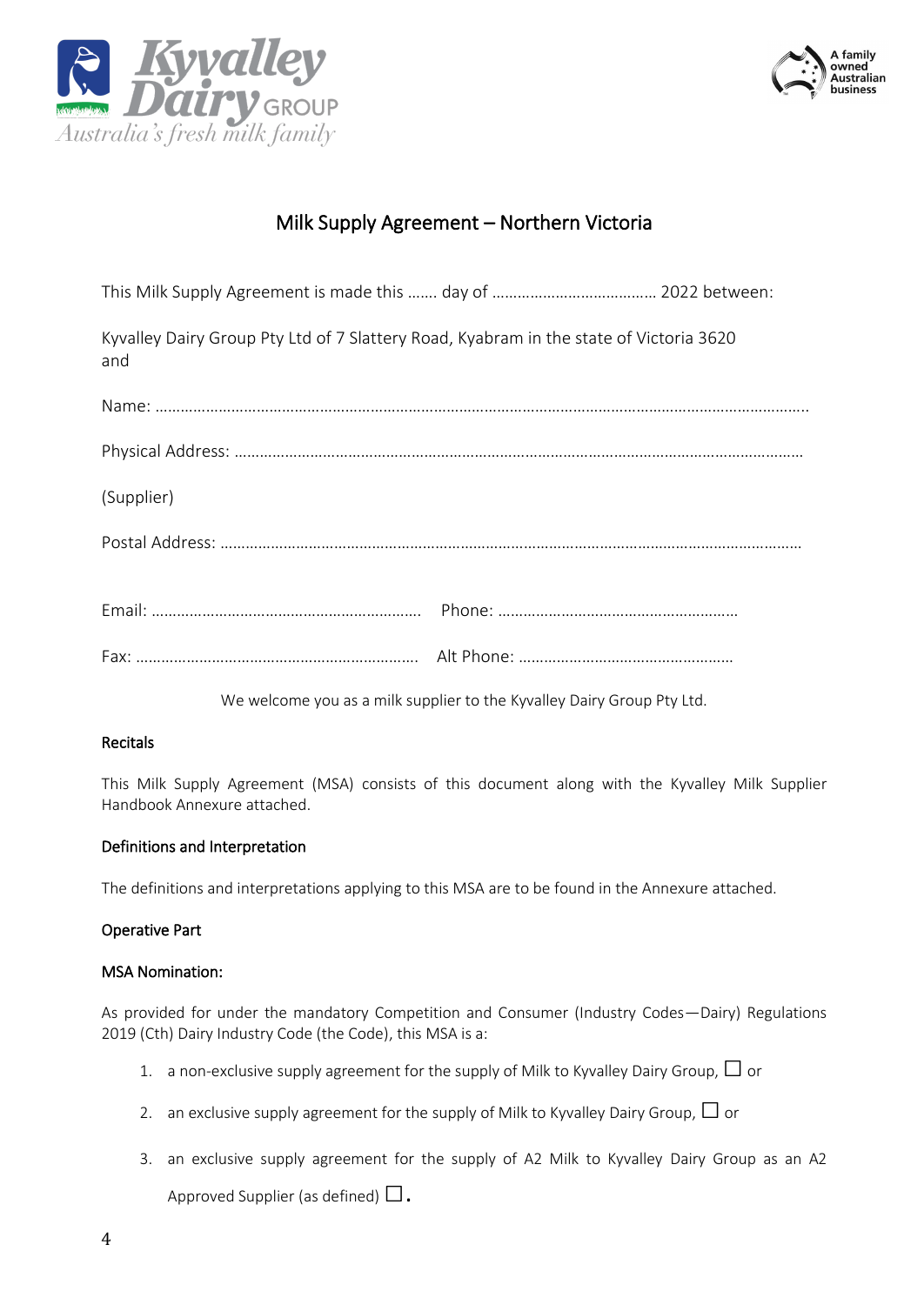



*(Supplier to nominate and tick the box whichever is applicable)*

The Supplier may immediately terminate this Agreement without incurring any liability to Kyvalley Dairy Group by providing written notice to Kyvalley Dairy Group within 14 days from the day this MSA is entered into (Cooling Off Period). This provision does not allow the Supplier to terminate this MSA in response to any variation of this MSA.

Subject to the Cooling Off Period, for the Term of this MSA, the Supplier agrees to supply Milk to Kyvalley Dairy Group and Kyvalley Dairy Group agrees to purchase Milk from the Supplier on the terms and conditions contained herein.

The Good Faith obligation (as defined) in the Code apply to this MSA. Kyvalley Dairy Group and the Supplier agree to act at all times in Good Faith in respect to their dealings under this MSA and hereby acknowledge that this is a requirement of the Code.

## 1. Exclusivity

This MSA may be non-exclusive or exclusive depending upon the nomination of the Supplier above. The differential pricing between the exclusive and non-exclusive supply arrangements nominated by the Supplier above are set out in the Kyvalley Dairy Group Minimum Milk Price schedule provided in clause 3 below.

If the Supplier nomination above deems that this MSA is to be an exclusive supply agreement, then as provided for under the Code:

- a. there will be no maximum amount of Milk that the Supplier must supply to the Kyvalley Dairy Group under this MSA; and
- b. no Tier Pricing shall apply.

#### 2. Term

This MSA is applicable for the 12 months, season commencing 1 July 2022 and ending 30 June 2023.

This MSA begins on the signing date and remain in force for the period of the contract. This MSA automatically terminates at the end of the Term unless terminated earlier as provided herein.

#### 3. Minimum Pricing

The price to be paid to the Supplier for milk supplied to Kyvalley Dairy Group will be as provided for in line with Kyvalley Dairy Group's milk pricing and payment policies as amended from time-to-time, and may include step-ups, back-pays, bonuses, or otherwise, and, save that it will not be less than the Minimum Milk Price described herein, those amounts and terms shall otherwise be at Kyvalley Dairy Group's sole discretion.

Kyvalley Dairy Group's milk pricing is applicable for the 12-months for the period of this contract.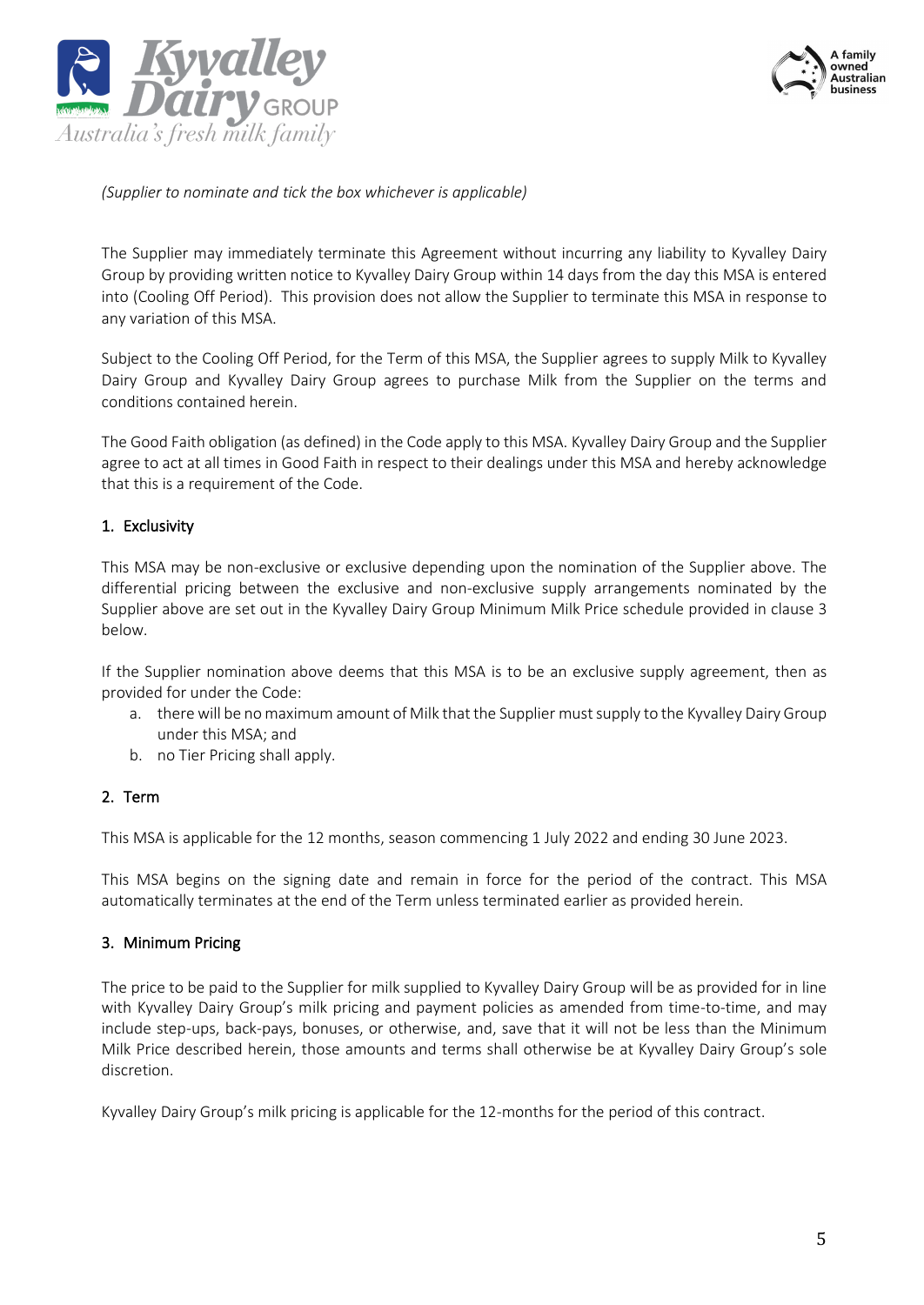



# Kyvalley Dairy Group Minimum Milk Price for the 2022-2023 Supply Year – Northern Victoria (refer to Schedule 1 for eligible locations)

| <b>KYVALLEY DAIRY GROUP</b><br><b>MINIMUM PRICING TABLE</b> | <b>A2 Approved</b><br><b>Supplier Exclusive</b><br>Agreement | <b>A1 Exclusive</b><br>Agreement | <b>Non Exclusive Agreement</b> |
|-------------------------------------------------------------|--------------------------------------------------------------|----------------------------------|--------------------------------|
| <b>BASE MILK PRICE:</b>                                     |                                                              |                                  |                                |
| Base Price (all months)                                     | 55 cpl                                                       | 55 cpl                           | 55 cpl                         |
| <b>SEASONAL PAYMENTS:</b>                                   |                                                              |                                  |                                |
| Monthly Seasonal Incentive                                  |                                                              |                                  |                                |
| July - August                                               | $2.8$ cpl                                                    | $2.8$ cpl                        |                                |
| January                                                     | $1.8$ cpl                                                    | $1.8$ cpl                        |                                |
| February - March                                            | $6.3$ cpl                                                    | $6.3$ cpl                        |                                |
| April                                                       | 3.3 cpl                                                      | 3.3 cpl                          |                                |
| May - June                                                  | $1.8$ cpl                                                    | $1.8$ cpl                        |                                |
| And                                                         |                                                              |                                  |                                |
| Flat milk incentive (all months)                            | up to 8 cpl                                                  | up to 8 cpl                      |                                |
| <b>Or</b>                                                   | or                                                           | or                               |                                |
| Seasonal Milk Incentive (all months)                        | up to 4.0 cpl                                                | up to 4.0 cpl                    |                                |
| <b>BONUSES:</b>                                             |                                                              |                                  |                                |
| <b>Branded Milk Premium</b>                                 | 3.5 cpl                                                      |                                  |                                |
| Milk fat supplied above 4.0% (all                           | \$5.00/kg milkfat                                            | \$5.00/kg milkfat                | $\overline{a}$                 |
| months)                                                     |                                                              |                                  |                                |
| <b>Quality Bonuses</b>                                      |                                                              |                                  |                                |
| Excellent BMCC - less than 125,000<br>cells/ml              | $3.0$ cpl                                                    | 3.0 cpl                          | $3.0$ cpl                      |
| Good BMCC - in the range of                                 | $2.0$ cpl                                                    | $2.0$ cpl                        | $2.0$ cpl                      |
| 125,000-250,000 cells/ml                                    |                                                              |                                  |                                |
| Excellent Thermoduric - less than                           | 3.0 cpl                                                      | 3.0 cpl                          | $3.0$ cpl                      |
| 500 cfu/ml<br><b>PENALTIES:</b>                             |                                                              |                                  |                                |
| Low Milk Fat - <3.6% (all months)                           | \$10.0/kg milkfat                                            | \$10.0/kg milkfat                | \$10.0/kg milkfat              |
| Low Milk Protein - < 3.15% (all                             | \$15.0/kg protein                                            | \$15.0/kg protein                | \$15.0/kg protein              |
| months)                                                     |                                                              |                                  |                                |
| Poor BMCC - greater than 500,000<br>cells/ml                | $3.0$ cpl                                                    | $3.0$ cpl                        | $3.0$ cpl                      |
| Poor Thermoduric - between 1,500<br>and 3,000 cfu/ml        | $3.0$ cpl                                                    | $3.0$ cpl                        | $3.0$ cpl                      |
| Bad Thermoduric - greater than<br>3,000 cfu/ml              | 10.0 cpl                                                     | 10.0 cpl                         | 10.0 cpl                       |
| Poor SPC - greater than 15,000                              | $3.0$ cpl                                                    | $3.0$ cpl                        | $3.0$ cpl                      |
| Poor Coliform - greater than 150                            | $1.0$ cpl                                                    | $1.0$ cpl                        | $1.0$ cpl                      |
| <b>DEDUCTIONS:</b>                                          |                                                              |                                  |                                |
| Volume Charge                                               | $2.6$ cpl                                                    | $2.6$ cpl                        | $2.6$ cpl                      |
| Stop Charge                                                 | \$7.50/pick up                                               | \$7.50/pick up                   | \$7.50/pick up                 |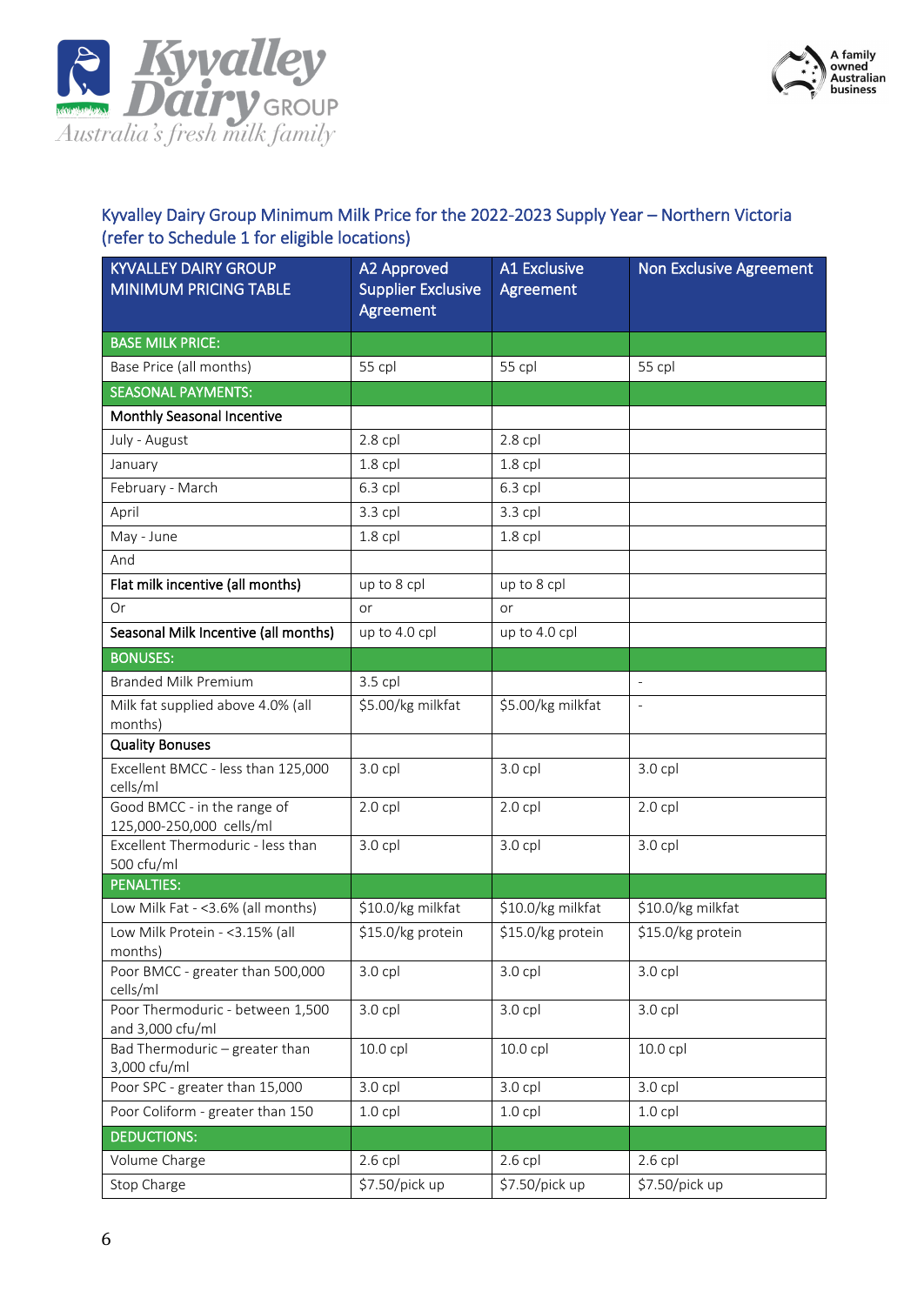



| Dairy Australia and Dairy Food Safety |  |  |
|---------------------------------------|--|--|
| Victoria Levies                       |  |  |

For full description and worked examples of each of the components of the Kyvalley milk payment model please refer to the Kyvalley Dairy Group Supplier Handbook.

## 3.1 General re Minimum Milk Price Policy

- 3.1.1 The amount you receive for your milk from the Minimum Milk Price will vary month to month throughout the Supply Year depending upon your particular milk supply curve, milk quality and butterfat/protein percentage, your volume, your vat storage capacity and whether you are an A2 Approved Supplier for the purposes of supplying A2 Milk. Please refer to the Kyvalley Supplier Handbook for further explanation and worked examples.
- 3.1.2 Kyvalley Dairy Group will provide an income estimate to all suppliers prior to the start of the payment year or prior to the commencement of supply. Further income estimates will be provided to suppliers upon request.
- 3.1.3 Your Forecast Supply will also be used for the purposes of estimating your likely Total Flat Supply and any Flat Supply Bonus monthly pre-payments that will apply under Kyvalley Dairy Group's Minimum Milk Price.
- 3.1.4 Milk Pricing is made up of a Base Milk price (cents/litre) plus adjustments up and down for volume, seasonality, components and quality.

# 3.2 A2 Milk Supply

3.2.1 If you are an A2 Approved Supplier and eligible to supply A2 Milk to Kyvalley, an additional bonus of 3.5c/ltr will be payable for all A2 Milk supplied throughout the Supply Year.

*NOTE* – Kyvalley Dairy Group require the Supplier to be certified by the a2 Milk Company (Australia) Pty Ltd to be eligible to be an A2 Approved Supplier.

# 3.3 Flat Supply Volume Bonus

- 3.3.1 As a fresh market milk processor, customer demand for milk is relatively flat and unseasonal. Kyvalley Dairy Group encourages the Supplier to move towards flat all year round Milk supply and:
- 3.3.2 Suppliers who are able to supply milk with a supply ratio of lower than 1:1 (Highest monthly daily average volume divided by lowest monthly daily average volume) will receive a bonus of 8 c/L.
- 3.3.3 Suppliers who are able to supply milk with a volume ratio between 1.8:1 and 1:1 will receive a graduated bonus added to the base price for the season.
- 3.3.4 Suppliers with a volume ratio greater than 1.8:1 will not be entitled to a Flat Supply Bonus.

Refer to the Kyvalley Dairy Group Supplier Handbook for a detailed description (including a worked example) of how the Flat Milk Incentive is calculated.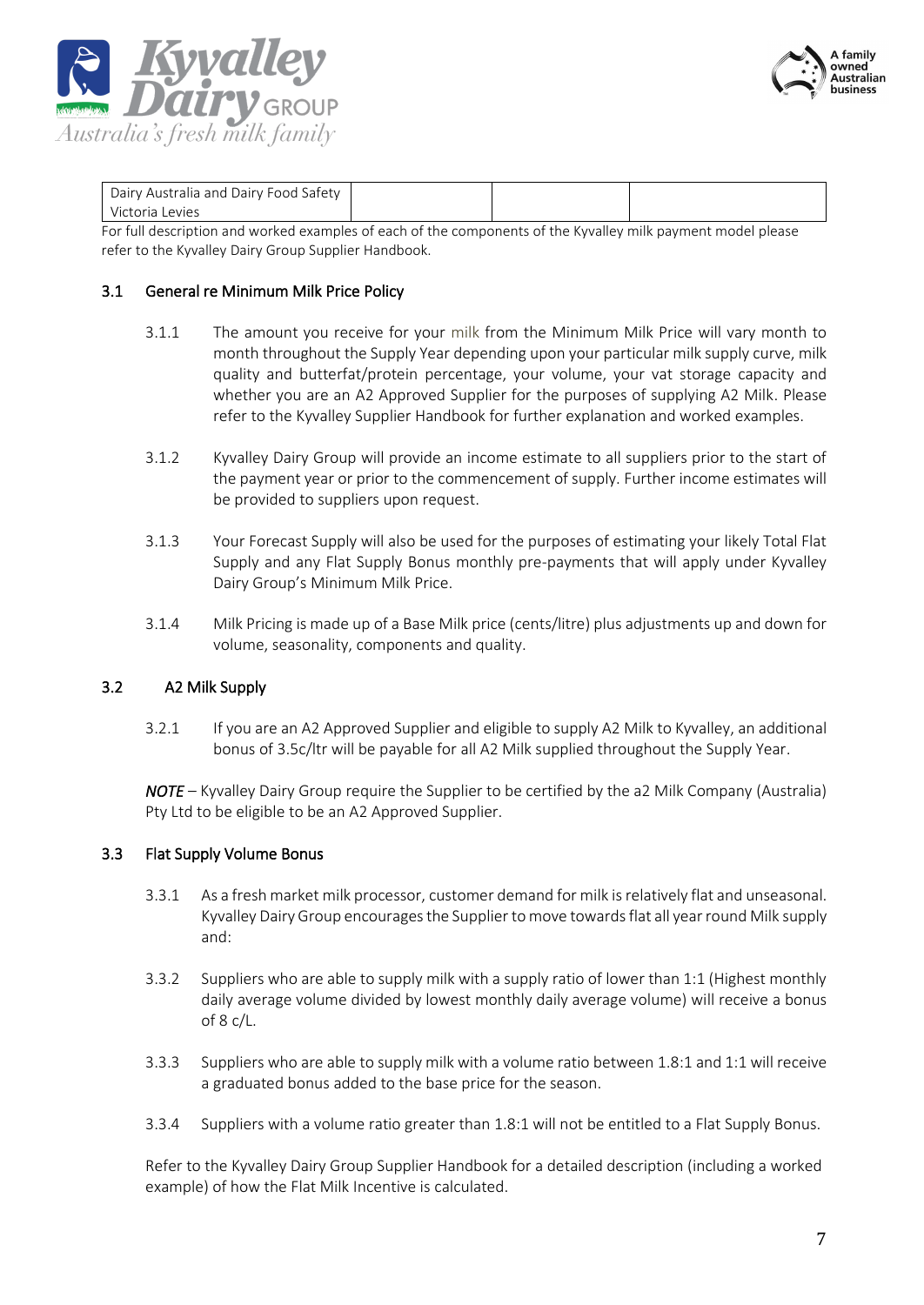



## 3.4 Volume Accuracy

- 3.4.1 Suppliers will be required to forecast a monthly milk supply at the beginning and the mid point of each 12-month period (Season). For each 12-month period the supplier is required to provide a forecast of monthly supply volumes for the July to June supply period. The forecast volume will be used to calculate the monthly payment of the Flat Milk Incentive.
	- a. In December of each year each supplier has the option to modify this forecast for the back half period January – June and this revised forecast will be used to calculate monthly Flat Milk Incentive payments for the remainder of the year.
	- b. It is important that suppliers discuss with us any changes to their business which may impact on their Flat Milk Incentive.

#### 4. Statutory Levies

Dairy Australia and Dairy Food Safety Victoria or NSW Food Authority – Dairy levies shall be deducted from the Minimum Milk Price described in clause 3.

#### 5. Milk Payment Basis

Kyvalley Dairy Group's Minimum Milk Price is based on a farm gate price and is GST exclusive (i.e.: GST is added to the price if applicable).

#### 6. Payment

- 6.1 All Milk collected by Kyvalley Dairy Group will be paid for in line with Kyvalley Dairy Group's Minimum Milk Price by electronic transfer into an account nominated by the Supplier each month throughout the Supply Year.
- 6.2 Kyvalley Dairy Group will issue the Supplier with a Recipient Created Tax Invoice (RCTI) for the milk purchased during the period and pay the supplier the amount of the RCTI on the  $15<sup>th</sup>$  of the month following each period, or where the  $15<sup>th</sup>$  of the month is a public holiday or weekend milk payments with be made on the last business day prior to the 15<sup>th</sup> of the month.
- 6.3 Payments will be made into the following nominated bank account:

| Bank:         |  |
|---------------|--|
| Account Name: |  |
| BSB No:       |  |
| Account No:   |  |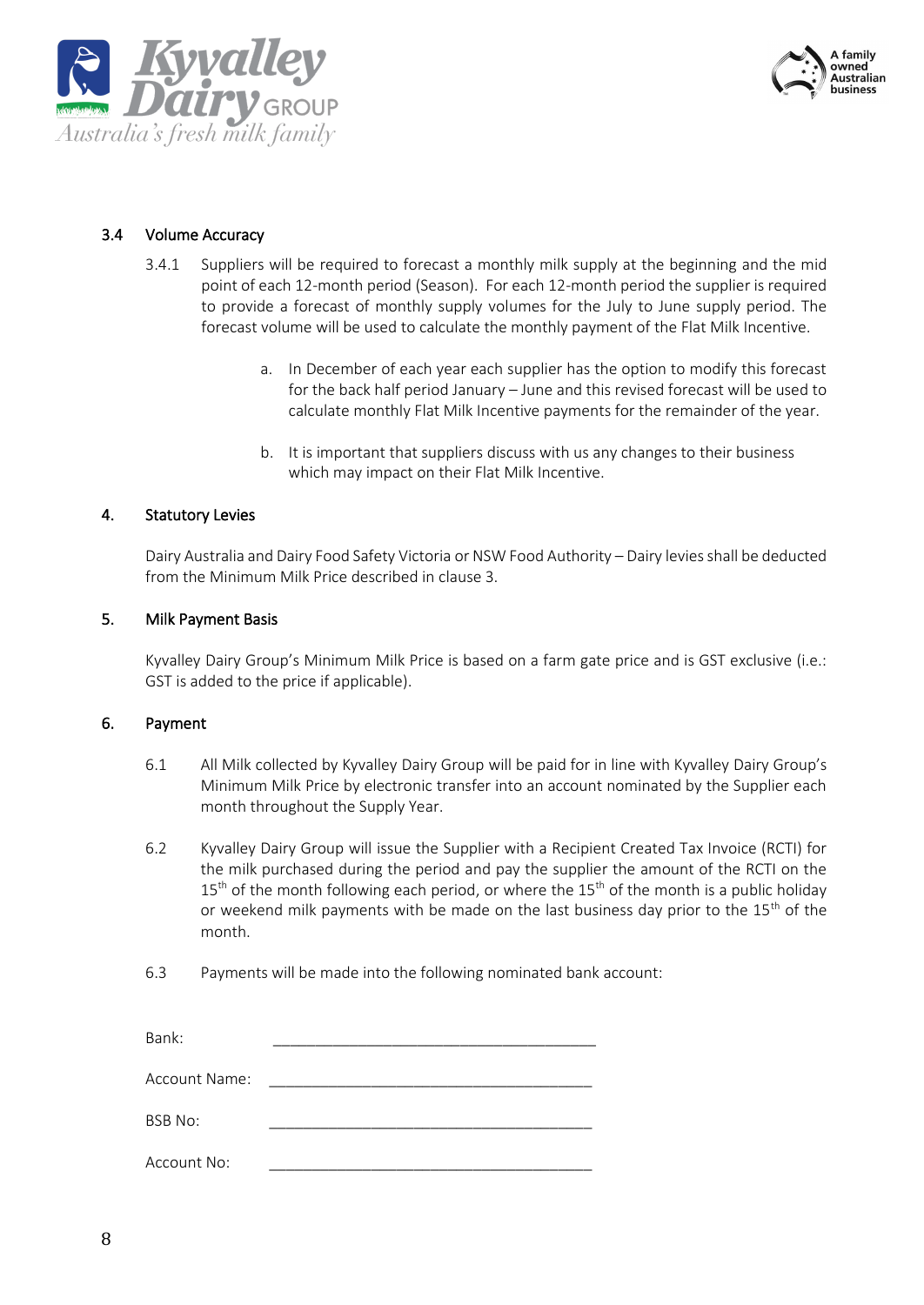



# 7. Quality and Raw Milk standards

- 7.1 The parties acknowledge that it is critical to the proper performance of this Agreement that the quality of Milk supplied hereunder be fit for human consumption and suitable for Kyvalley Dairy Group's purposes and as further described in Kyvalley Dairy Group's Milk Quality & Supply Policies (refer Supplier Handbook - Quality Requirements) in recognition of Kyvalley Dairy Group's Quality Requirements;
	- a. The Supplier acknowledges that the price paid by Kyvalley Dairy Group for milk shall be reduced as a consequence of the Supplier's supply of milk failing to meet the Quality Requirements as determined by Kyvalley Dairy Group from time to time; and
	- b. Kyvalley Dairy Group undertakes to advise the Supplier in writing of any changes to Quality Requirements at least one month prior to implementing such changes and that its Quality Requirements in respect to the milk shall be generally in line with Australian Dairy Industry milk quality requirements for similar milk.
- 7.2 In the event that the Quality Requirements are not being, and have continued to not be met by the Supplier on an ongoing and persistent basis, despite prior notifications and instructions by Kyvalley Dairy Group through its Quality Assurance System (refer Supplier Handbook) to the supplier demanding the rectification of these breaches, then Kyvalley Dairy Group may immediately terminate this Agreement by written notice to the Supplier.
- 7.3 The Supplier agrees to co-operate fully with Kyvalley Dairy Group on all matters relating to milk quality.

#### 8. Milk Fat and Protein Standards (Components)

- 8.1 Kyvalley Dairy Group reserves to itself the right to test samples of milk supplied by the Supplier to Kyvalley Dairy Group to ascertain its quality, the milk fat and protein content, and any other tests that Kyvalley Dairy Group may require.
- 8.2 Milk components supplied are calculated on a monthly average. Minimum requirements for the percentage fat and protein components in the supplied milk apply.
- 8.3 A failure to achieve the minimums specified requirements for fat and protein components as set out in the Kyvalley Dairy Group Supplier Handbook will result in deductions to your Milk Price paid for the month. These are outlined in the bonus and penalty section of this document.

# 9. Quality Standards

9.1. Enclosed in the Kyvalley Dairy Group Supplier Handbook are our Milk Supply Quality Assurance requirements. These recommended practices are provided to assist you as the Supplier to meet our high quality milk standards.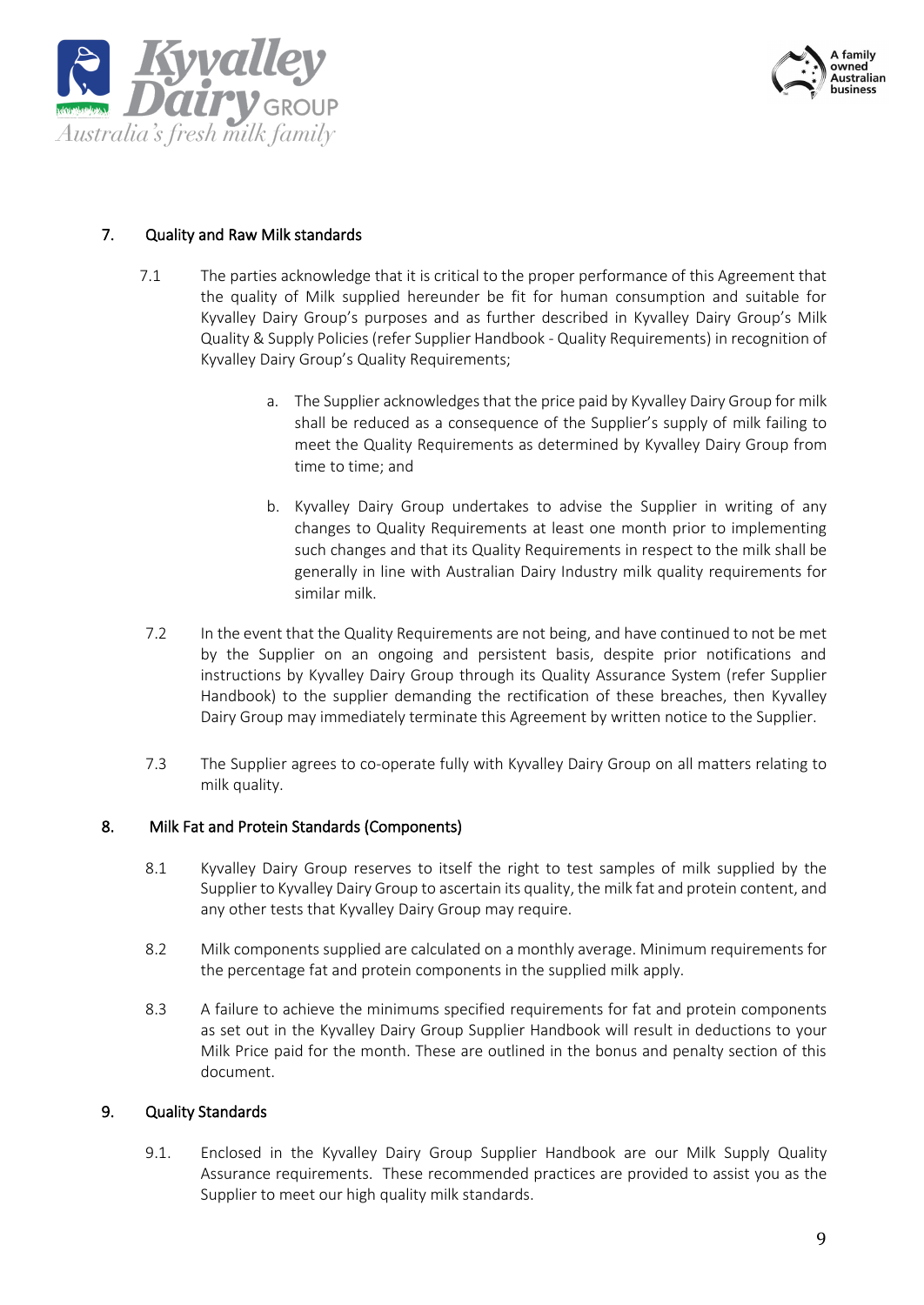



- 9.2. In accordance with Kyvalley Dairy Group's Quality Requirements, Quality tests will be conducted, and the results compared with the standards.
- 9.3. Test results are combined to form weighted monthly averages for comparison against the standards.
- 9.4. Where milk supplied is better than the required standards a bonus may be payable, and a failure to achieve the minimums specified in the schedule may result in deductions to the price paid for the month. These are outlined in the bonus and penalty section of this document.
- 9.5. Kyvalley Dairy Group is not required to collect any milk from the Supplier which does not meet Kyvalley Dairy Group's Quality Requirements of the applicable national, state and/or regulatory standards.
- 9.6. The Supplier must not adulterate, taint or contaminate any milk, or allow any person to do so.
- 9.7. The Supplier shall do all things and implement such policies and procedures including (without limit) risk management policies to ensure they comply with their obligations under this MSA and at law.

#### 10. Milk Collection & Title

- 10.1 Kyvalley Dairy Group will arrange to pick up all your milk from your nominated dairy and transport it to our processing facility except in circumstances where contaminated milk is involved (refer to our Quality and General Policies in the Kyvalley Supplier Handbook annexed hereto).
- 10.2 Collections occurs once the milk is loaded into Kyvalley Dairy Group's own tanker or it's Agents tanker.
- 10.3 Title to the milk transfers to Kyvalley Dairy Group on collection.
- 10.4 The Supplier acknowledges the need for Kyvalley Dairy Group to obtain access to the Property at all times in order to perform to this MSA. Accordingly, the Supplier shall ensure that Kyvalley Dairy Group, its employees and agents, have free and unrestricted access to the Supplier's dairy and dairy farming property for the purposes of this MSA, including (without limit) for the purpose of collecting and testing the milk. For further details refer to the Kyvalley Dairy Group Supplier Handbook.

#### 11. Levies and Charges

- 11.1 Statutory levies imposed by the relevant government departments will be deducted from the total milk payments. The rates are contained in the schedule and are subject to change from time to time.
- 11.2 Dairy Licence Fee levied by Dairy Australia. All milk processors are required to pay Dairy Australia the Farm Licence fees on behalf of their suppliers.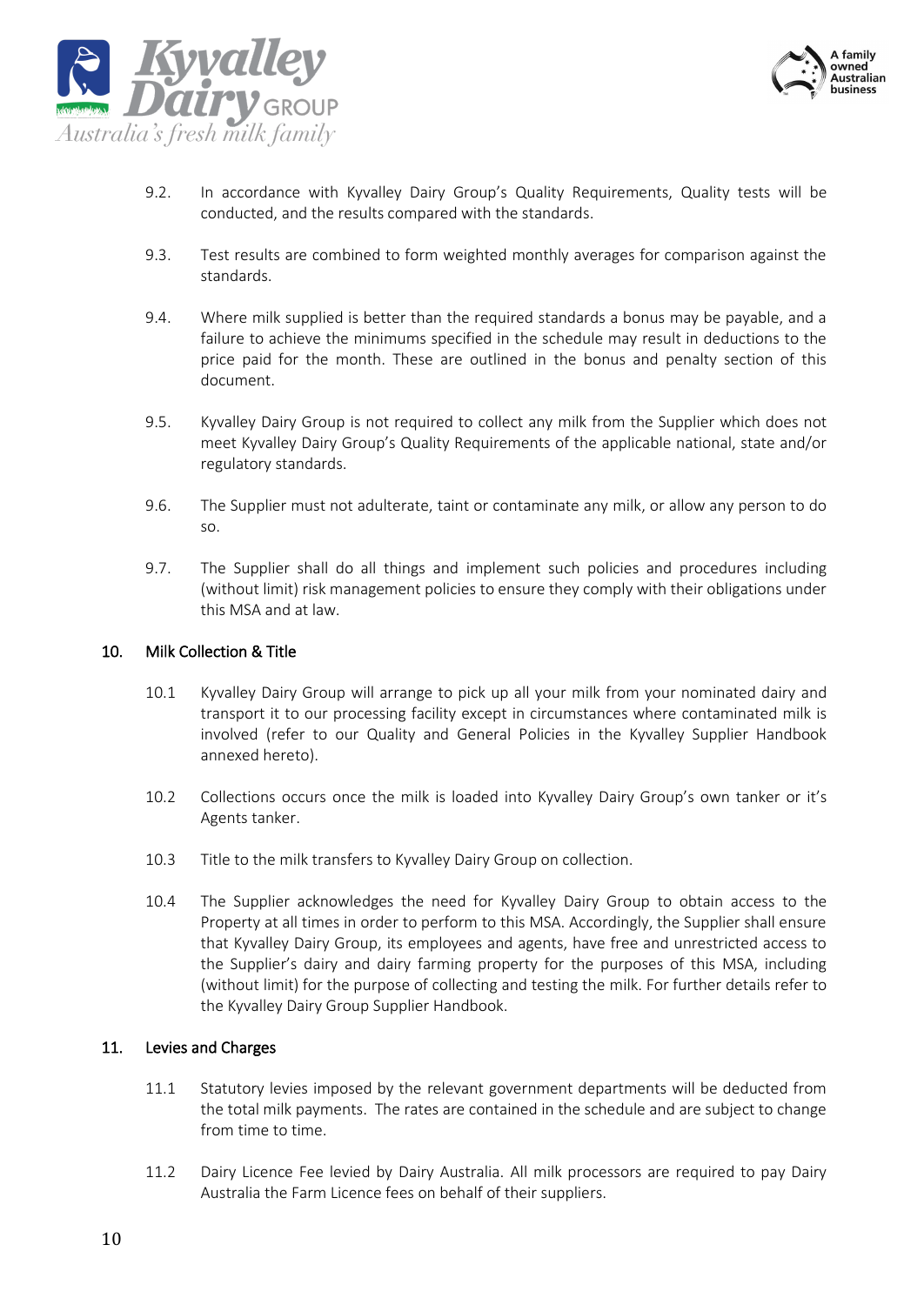



11.3 An "All Milk Levy" is levied by the Australian Government Department of Agriculture and Water Resources to fund Dairy Australia. The All Milk Levy is charged on fat and protein components in your milk.

# 12. GST

As raw milk is subject to Goods and Services Tax (GST), Kyvalley Dairy Group will pay the supplier the GST amount payable provided that it is registered for GST purposes.

#### General Policies

#### 13. Milk Quantity and Quality Reports

- 13.1 Kyvalley Dairy Group will record the volume picked up and provide a report for each milk pickup to confirm the quantity and quality of milk collected. Some tests like the SPC (Standard Plate Count) take 3 days to complete. All of Kyvalley's transport contractors maintain their truck flowmeter calibrations within recommended guidelines for weights and Measures.
- 13.2 BMCC tests are conducted by an external laboratory at least twice weekly from samples made up of each pickup sample.
- 13.3 These will be reported when the results are available. The reports will provide the latest test results and month to date figures to illustrate trends.
- 13.4 The reports will be emailed or if this is not possible will be left with the quantity record in your vat room by the tanker driver.

#### 14. Sour or Tainted Milk

As the milk supplied to Kyvalley Dairy Group goes into drinking milk, milk taste is of vital importance. Sour tastes created by feed taints, contamination with detergents or through high microorganism counts may not be collected from the vat and will need to be disposed of by the supplier.

#### 15. Milk Collection

Kyvalley Dairy Group, in conjunction with its haulage Agent, will arrange milk collection times. Collection times will be outside "normal" milking and normal vat cooling times to ensure the correct temperature of milk prior to pick up.

#### 16. Milk Collection Access

The supplier must provide a suitable unrestricted all weather access to the dairy at all times to allow the collection of the milk and the access must be as free from mud and manure as possible.

#### 17. Exceptional Circumstances

17.1 In the event of an extended power loss or refrigeration system failure, the supplier should contact Kyvalley Dairy Group as soon as possible to arrange for an urgent milk pickup.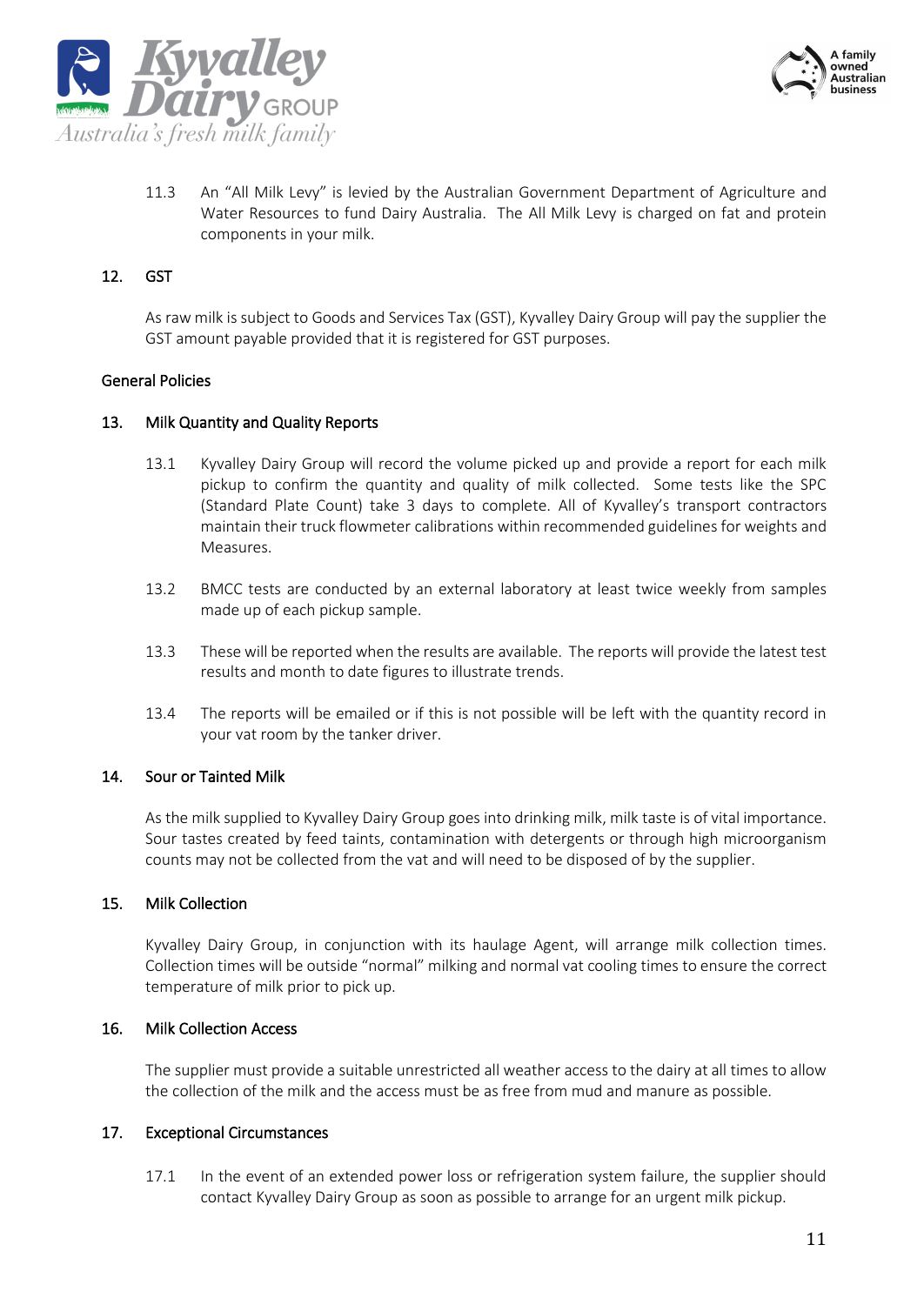



- 17.2 Milk will only be collected if Kyvalley Dairy Group has been notified of the problem within 2 hours of the milk temperature exceeding 5°C.
- 17.3 Outside this time, the milk will be sampled and tested. Only if deemed suitable, will the milk be collected.

#### 18. Reviews

- 18.1 Annual Review
	- a. Prior to the end of each season, the parties will meet, and the supplier will provide planned volumes and components for each month of the next 12 month season.
	- b. Kyvalley Dairy Group will review pricing and other terms and conditions taking into account market conditions before setting prices for the next season.

#### 18.2 Mid-Season Review

To assist Suppliers in providing accurate volume forecasts, a mid-season review allows the opportunity for suppliers to update their volume figures for the last half of the season (January to June).

#### 19. Farm Dairy Licence

A copy of your dairy licence is required to be provided prior on the commencement of this MSA for our records.

#### 20. Advertisement

The Supplier must at all times be prepared to acknowledge that it is a Supplier of milk to Kyvalley Dairy Group and be prepared to display at its dairy entrance/gateway signage approved by Kyvalley Dairy Group advertising to that effect.

#### 21. Termination

- 21.1 The Supplier may immediately terminate this MSA without incurring any liability to Kyvalley Dairy Group by providing written notice to Kyvalley Dairy Group within 14 days from the date of execution of this Agreement (Cooling Off Period). This clause 21.1 does not allow the Supplier to terminate this MSA in response to any variation of this MSA.
- 21.2 This MSA automatically terminates at the end of the Term unless terminated earlier:
	- a. By the Supplier before the Cooling Off Period expires;
	- b. By mutual agreement;
	- c. By either party as a result of a force majeure event;
	- d. By either party for breach (unrectified) by the other party; or
	- e. By either party as a result of an insolvency event.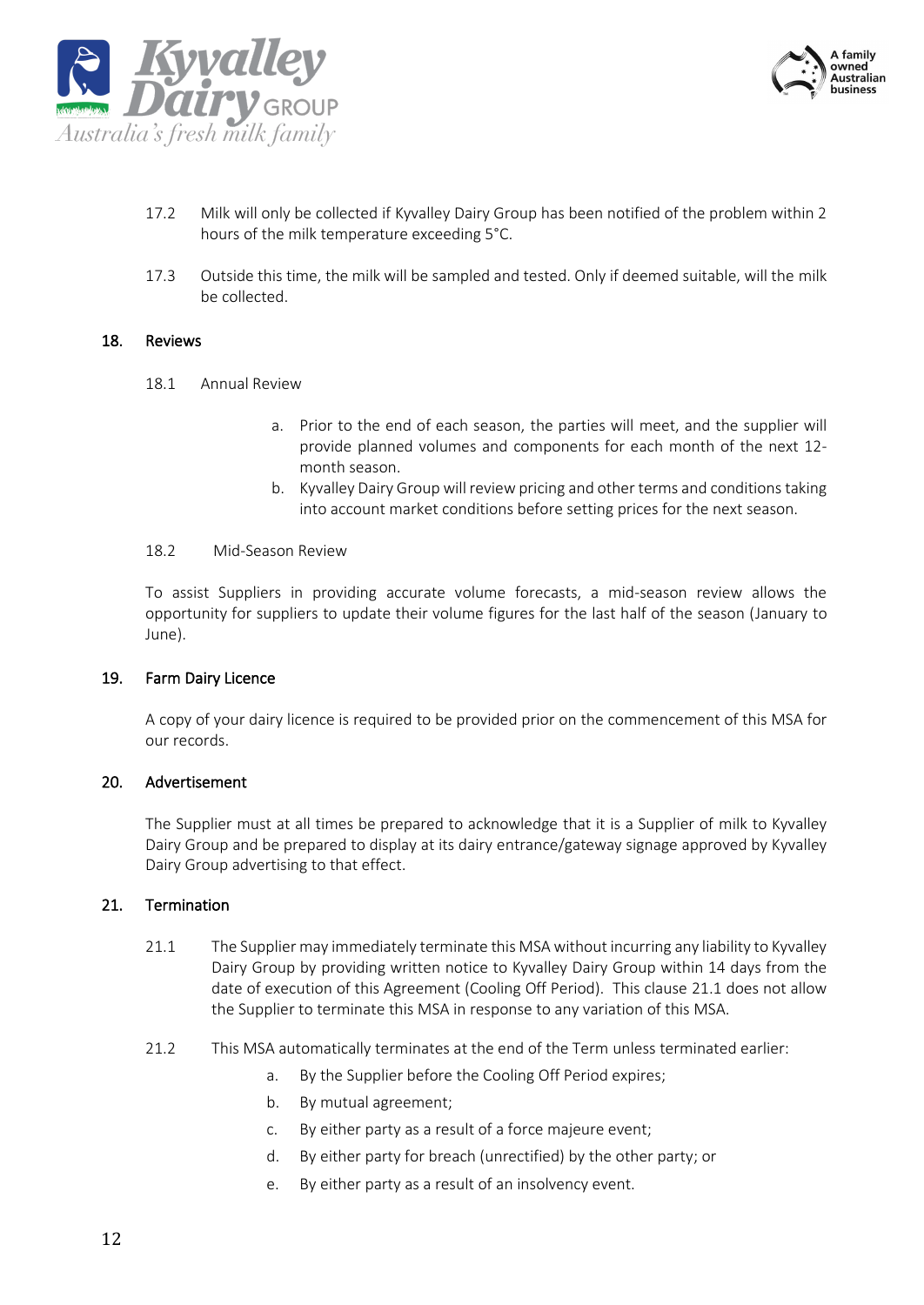



- 21.3 If the either party fails in the opinion of the other party to comply with its respective obligations in relation to this MSA it shall deliver to the non complying party a written notice advising the that party of such failure and requiring the non complying party to remedy this breach within a reasonable time, but not exceeding 30 days. Should the non complying party fail to remedy the breach within the time specified in the notice, this MSA may thereupon, at the sole discretion of the complying party, be determined to be at an end.
- 21.4 If a party unilaterally terminates this MSA under clauses 21.1 or 21.2, then the terminating party must give to the other party as soon as practicable after it unilaterally terminates this MSA:
	- 21.4.1 the termination; and
	- 21.4.2 written notice of:
		- i. the reason for the termination; and
		- ii. the day the termination takes effect.
- 21.5 This MSA will continue to apply to Milk supplied under it before the termination takes effect (including during a Cooling Off Period, or in response to a Unilateral Prospective Stepdown).

# 22. Effect of Termination

- 22.1 Termination of this MSA for any reason shall not affect the rights of the parties which accrued prior to such Termination. Such rights shall survive the Termination of this MSA.
- 22.2 In the event of Termination of this MSA all pre-payments in respect to the Flat Supply Bonus made to the Supplier must be repaid within 30 days of Termination and Kyvalley Dairy Group reserves the right to offset these advances against the Supplier's final milk payment.

#### 23. Dispute Resolution Procedure

- 23.1 If a party to this MSA has a complaint or there is a Dispute in relation to a matter arising under or in connection with the MSA, the matter may be dealt with or resolved:
	- a. in accordance with the Complaint Handling Procedure and clauses [23.7](#page-13-0) to [23.11;](#page-13-1) or
	- b. by mediation as provided by the Code and replicated in the Supplier Handbook.
- 23.2 If the matter relates to the termination of this MSA, then a reference to a party to this MSA includes a reference to a person who was a party to the MSA before it was terminated.
- 23.3 The Processor must have a complaint handling officer to manage complaints in accordance with the Complaint Handling Procedure in Annexure 1.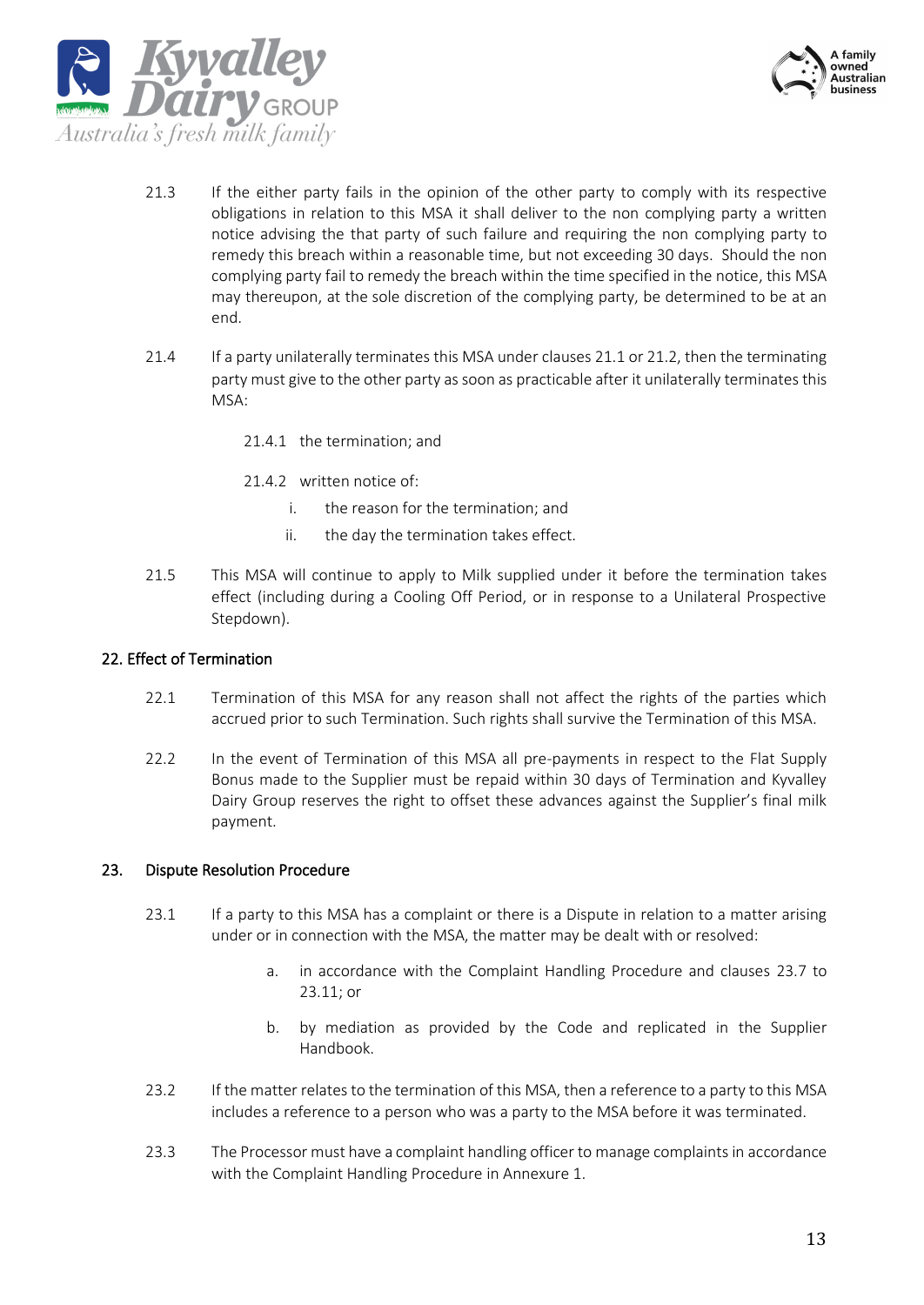



- 23.4 The Supplier will provide Kyvalley Dairy Group with any information reasonably requested by Kyvalley Dairy Group to assist in complying with its dispute reporting obligations under section 56 of the Dairy Code.
- 23.5 The parties to a complaint or a Dispute about a matter arising under or in connection with this Agreement must observe the confidentiality requirements under clause 24. relating to information disclosed or obtained in dealing with or resolving the complaint or dispute.
- 23.6 This clause 23 adopts the procedures for mediation outlined in the Dairy Code to this MSA. To the extent there is any inconsistency between this MSA and the Code, then the Code prevails.
- <span id="page-13-0"></span>23.7 If a party wishes for a complaint in relation to a matter arising under or in connection with this MSA to be dealt with in accordance with the Complaint Handling Procedure, provided in clauses 23.7 to 23.11 herein, then the complaint must be dealt with in accordance with in that procedure before the parties take action to resolve the complaint by mediation.
- 23.8 When a party wishes to have a matter dealt with in accordance to the Complaint Handling Procedure (Complainant), the Complainant must notify the other party to the MSA (Respondent) in writing of the following:
	- a. the nature of the complaint;
	- b. that the Complainant wishes the complaint to be dealt with in accordance with the Complaint Handling Procedure provided in this Agreement; and
	- c. the outcome the Complainant wants (together, the Complaint Notice).
- 23.9 Within 5 working days after receiving the Complaint Notice, the Respondent must give a written acknowledgement to the Complainant stating:
	- a. that the Complaint Notice has been received; and
	- b. the steps to be taken to deal with the complaint.
- 23.10 If the complaint is not resolved within 60 days after the acknowledgement was given to the Complainant under clause 23.9, either party may take action to have the complaint resolved by mediation
- <span id="page-13-1"></span>23.11 The Complainant may, at any time, withdraw the complaint by notice in writing to the Respondent.

# 24. Confidentiality

The Parties shall at all times keep strictly confidential the terms and conditions of this Agreement, and all matters relating thereto, including, but not limited to, information pertaining to: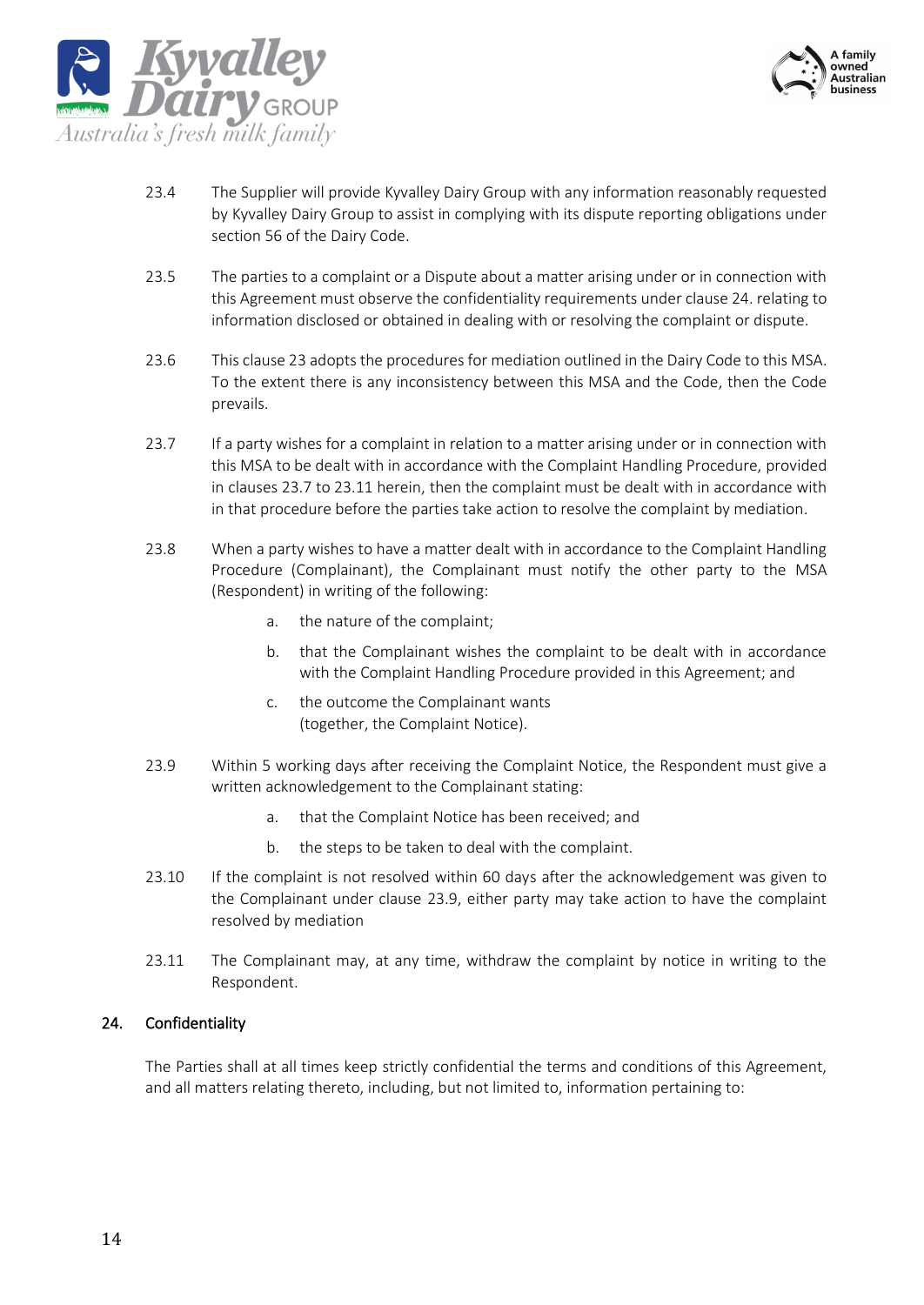



- a. Kyvalley Dairy Group's commercial dealings;
- b. Kyvalley Dairy Group's milk supply;
- c. The arrangements relating to Kyvalley Dairy Group's supply to the a2 Milk Company.

#### 25. Warranties

The Supplier warrants:

- a. that it is lawfully able to enter into this MSA;
- b. there are no contractual impediments to it entering into this MSA;
- c. the Supplier will own all milk to be supplied pursuant to this MSA; and
- d. that all representation, statements and written documents made or supplied by them to Kyvalley Dairy Group prior to entering into this MSA are true and accurate in all respects and not misleading.

#### 26. Indemnity

The Supplier shall indemnify, and keep indemnified, Kyvalley Dairy Group against all claims, suits, demands, costs, expenses, liability or loss of any kind (including consequential loss) on account of any injury, death, damage or loss caused to, or sustained by, any person arising from the breach by the Supplier of their obligations under this MSA or at law including (without limit) laws relating to product liability and the Competition and Consumer Act 2010 (Cth). This indemnity shall not extend to acts or omissions of Kyvalley Dairy Group or its employees or agents.

#### 27. Insurance

The Supplier shall take out and maintain at all times adequate insurance with a reputable insurer to cover all risks associated with this MSA.

#### 28. Force Majeure

28.1 Party unable to carry out obligation

If a Party becomes unable, wholly or in part, to carry out an obligation placed on it by reason of a Force Majeure, then:

that Party must give the other Party prompt written notice of:

- a. the reasonable particulars of the Force Majeure;
- b. the probable extent to which that Party will be unable to perform its obligations or be delayed in performing its obligations; and

the relevant obligation, so far as it is affected by the Force Majeure, will be suspended during the continuation of the Force Majeure or 90 calendar days from commencement of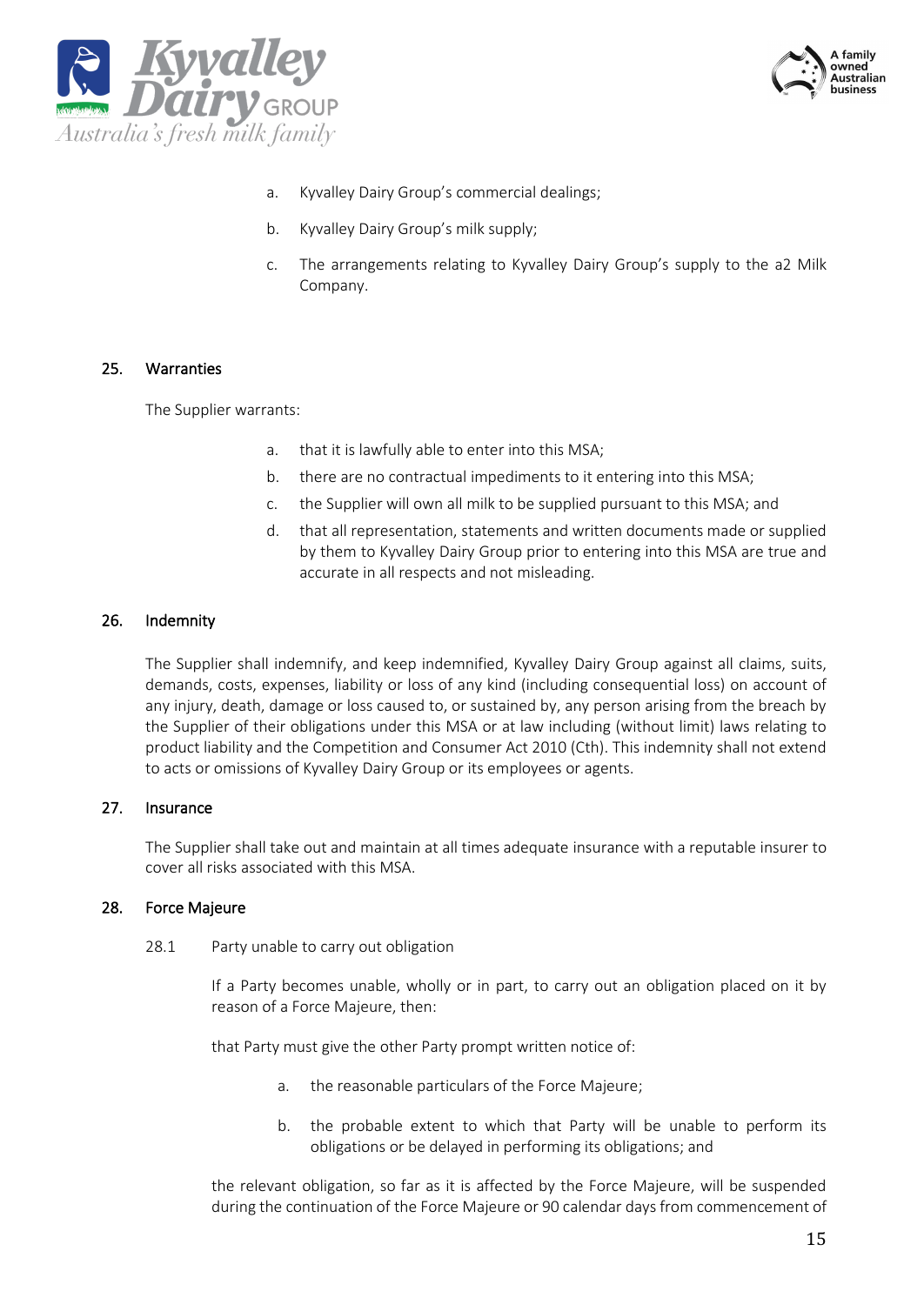



the Force Majeure, whichever occurs the earlier.

28.2 Kyvalley Dairy Group can obtain milk from another supplier.

In the event of the Supplier being unable to comply with its obligations because of Force Majeure, Kyvalley Dairy Group shall be at liberty to obtain milk from another supplier during the period of Force Majeure.

#### 28.3 Termination for Force Majeure

If a Party is affected by the Force Majeure for a period of more than 90 consecutive calendar days, the other Party may at its sole discretion terminate this MSA.

#### 28.4 Definition

For the purposes of this clause, a "Force Majeure" affecting a Party means anything outside that Party's reasonable control including, but not limited to, fire, storm, flood, earthquake, explosion, war, invasion, rebellion, sabotage, epidemic, or an act or omission (including laws, regulations, disapprovals or failures to approve) of any third person (including, but not limited to, subcontractors, customers, governments or governmental agencies).

#### 29. Relationship between the Parties

This Agreement will not be deemed to create a partnership, joint venture, employment or agency relationship of any kind between Kyvalley Dairy Group and the Supplier.

#### 30. Notices

#### 30.1 Method

Any notice, consent, approval, demand, request, offer or other communication (each a "Notice") given by a party under this Agreement must be:

- a. In writing;
- b. Directed to the recipient's address; and
- c. Hand delivered, sent by pre-paid mail or transmitted by email or facsimile to that address or as otherwise agreed by the Parties.

#### 30.2 Receipt

A Notice given in accordance with this clause is taken to having being given and received: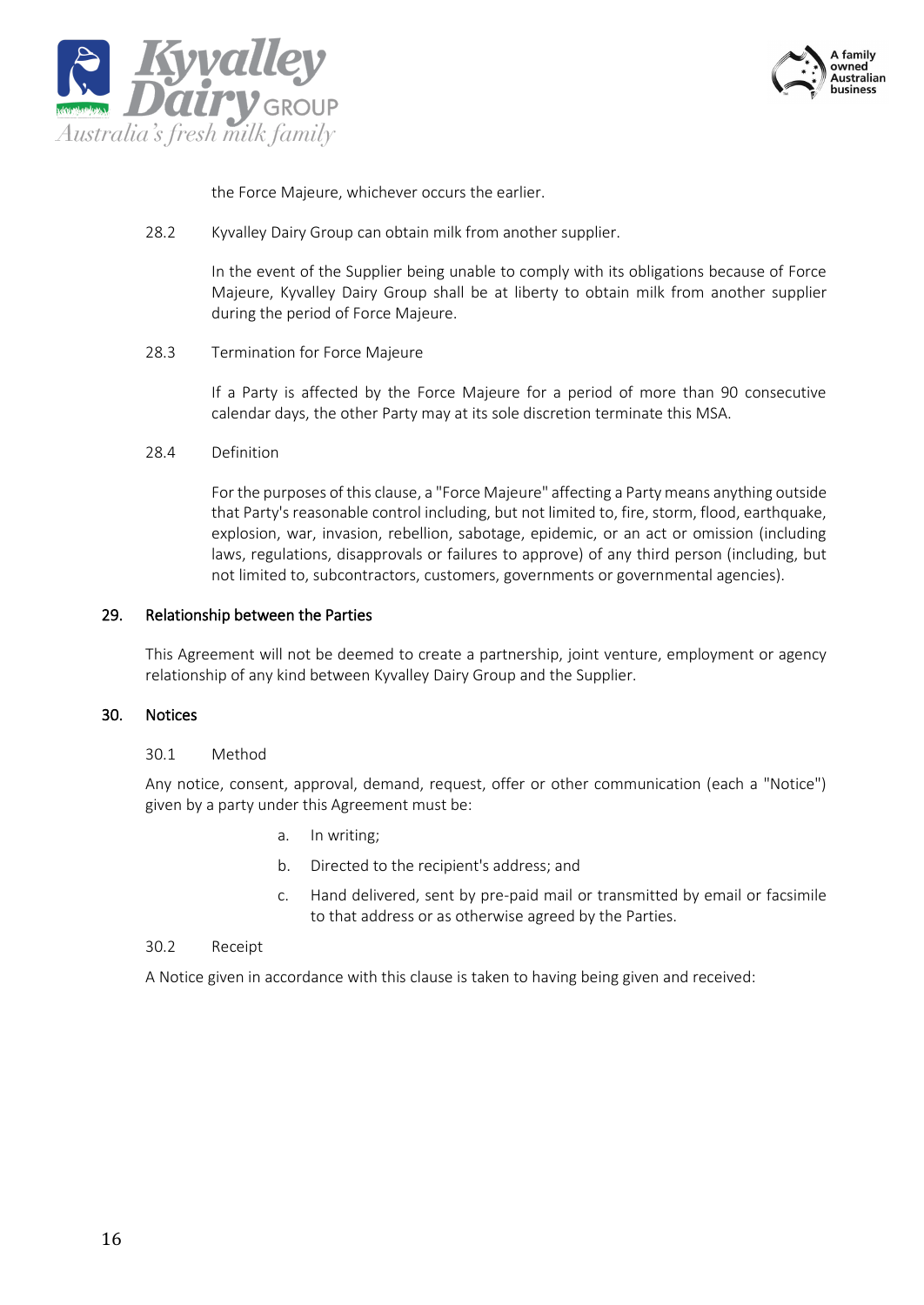



- a. If hand delivered, on the day of delivery if a business day or otherwise on the next Business Day;
- b. If sent by pre-paid mail, on the second Business Day after the date of posting; and
- c. If transmitted by email or facsimile, on the day of transmission if a Business Day or otherwise on the next Business Day.

#### 31. General

31.1 Accrued rights

Termination or expiry of this document for any reason does not affect the accrued rights of the parties under it.

31.2 Transfer

A party may not assign, encumber, novate or otherwise dispose of any benefit or obligation under this document without the consent of the other party (such consent not to be unreasonably withheld). Any consent (other than by a novation) will not relieve a party from liability for the performance of any obligations, responsibilities or duties under this document.

#### 31.3 Entire agreement

This document embodies the entire agreement between the parties in respect of its subject matter and supersedes all previous agreements, communications and understandings, whether oral or written, between the parties.

#### 31.4 Exercise of rights

A party may exercise a right or a remedy, or give or withhold a consent, waiver or approval, in its absolute discretion (including by imposing conditions), unless this document expressly provides otherwise.

## 31.5 Further acts

Each party must, at its own expense, do all things (including the execution and delivery of documents) required by law or reasonably requested by another party to give effect to this document and the transactions contemplated by it.

#### <span id="page-16-0"></span>31.6 Severance

If a provision of this document would, but for this clause [31.6,](#page-16-0) be void, unenforceable or illegal in a jurisdiction:

- a. the provision is read down to the extent necessary to avoid that result; and
- b. if the provision cannot be read down, to that extent, it is severed in that jurisdiction,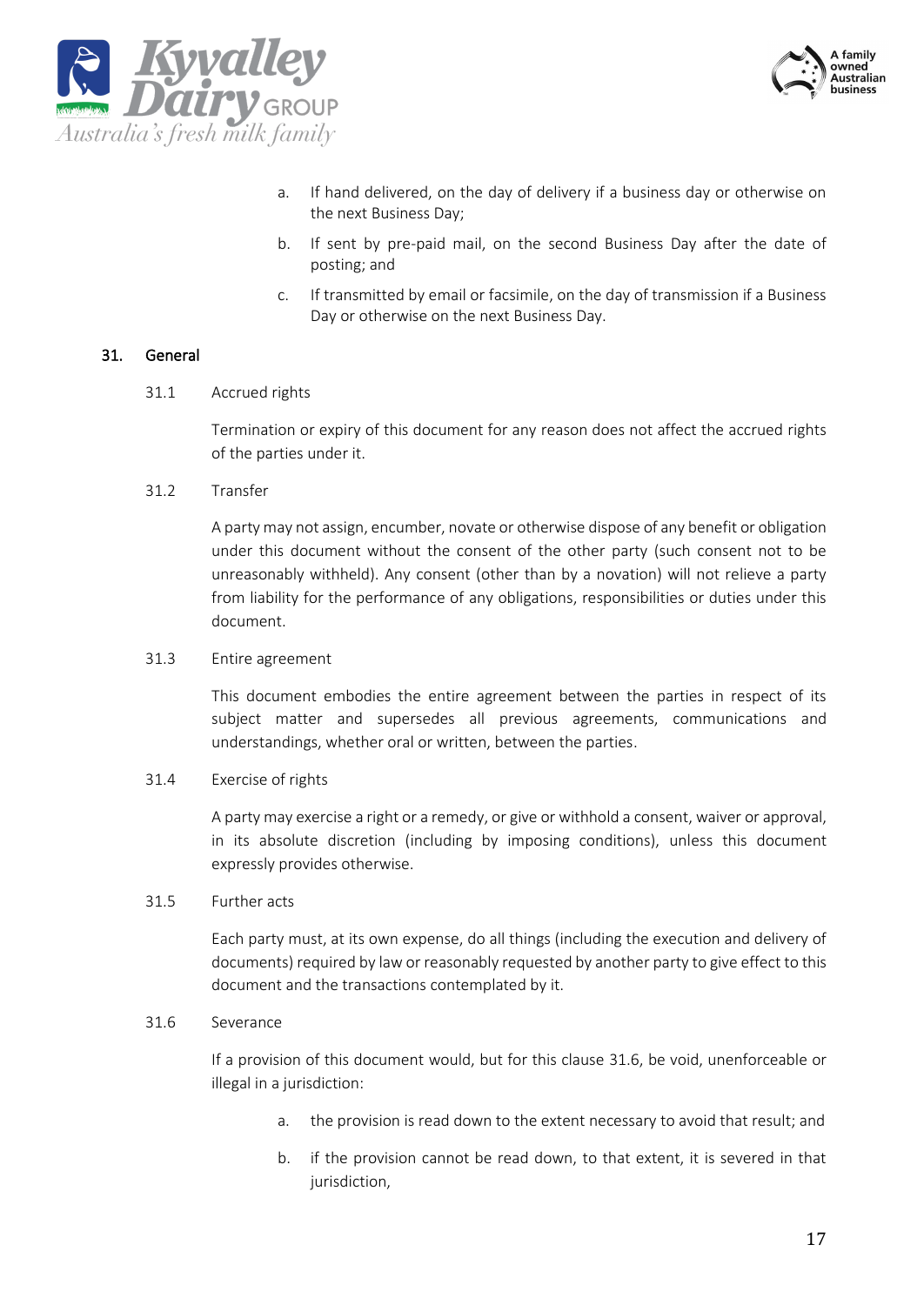



without affecting the validity and enforceability of that provision in any other jurisdiction or any other provisions of this document. This clause 31.6 has no effect if its operation alters the basic nature of this document or is contrary to public policy.

31.7 Time is of the essence

The parties acknowledge that time is of the essence in relation to the payment of the Price and Delivery of Products under this document.

31.8 Variation

This document can only be varied by a document signed by all of the parties, and:

- a. All variations made under this Agreement must comply with the Dairy Code and must be in writing. If provisions of a variation are noncompliant with the Dairy Code, those provisions shall be severed from the variation, to the extent of the noncompliance, and the validity, existence, legality and enforceability of the remaining provisions will not in this Agreement any way be affected, prejudiced or impaired;
- b. The Minimum Milk Price shall not be varied except to increase the Minimum Milk Price by agreement; and
- c. Retrospective Stepdowns are not permitted.
- d. If there is a change in a Commonwealth, State or Territory law, then Kyvalley Dairy Group may unilaterally vary this MSA:
- e. only to the extent necessary to comply with the changed law; and
- f. without reducing the Minimum Price.
- g. If Kyvalley Dairy Group unilaterally varies this Agreement, Kyvalley Dairy Group must as soon as practicable after the variation provide the Supplier with:
	- i. the variation; and
	- ii. written notice of:
		- a. the reason for the variation; and
		- b. the day the variation takes effect.
- 31.9 Unilateral Prospective Stepdown
	- 1. The Processor must not implement a Unilateral Prospective Stepdown unless in accordance with the Code.
	- 2. Without limiting clause 31.9.1, the Processor must only implement a Unilateral Prospective Stepdown in Exceptional Circumstances and in accordance with the Code.
- 31.10 Waiver

A party is only bound by a waiver that it gives or confirms in writing. A waiver is limited to the specific instance to which it relates and to the specific purpose for which it is given. No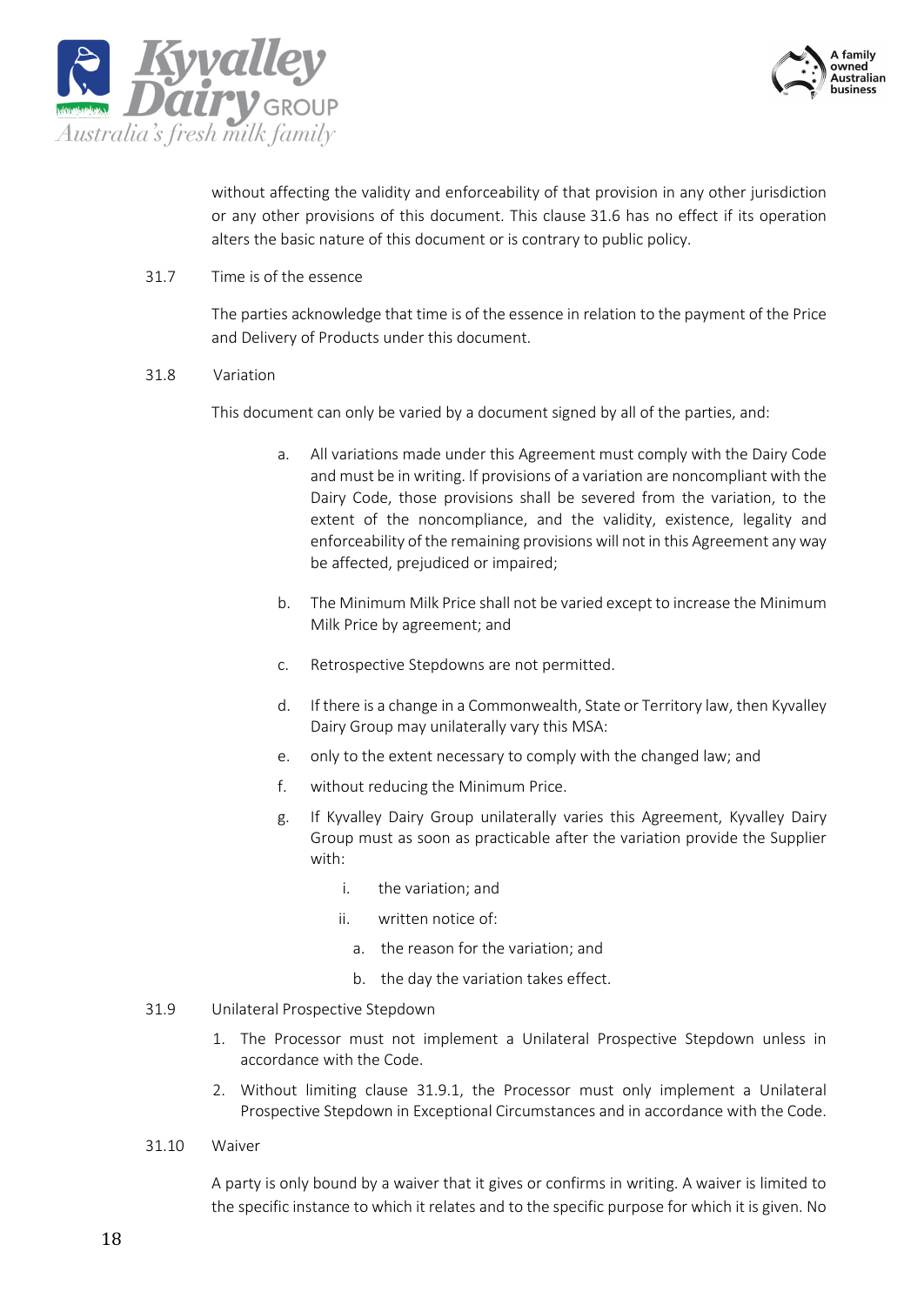



other conduct of a party (including a failure to exercise, or delay in exercising, a right) operates as a waiver of a right or otherwise prevents the exercise of a right.

#### 32 Counterparts and execution

#### 32.1 Counterparts

This document may be executed in counterparts which together constitute one instrument but is not effective until each party has executed at least one counterpart and the counterparts have been exchanged. Each party consents to the exchange of counterparts by facsimile, email or other electronic means.

#### 32.2 Authority of signatory

Each person, who executes this document on behalf of a party under a power of attorney or other authority, declares and warrants that he or she is not aware of any fact or circumstance that might affect his or her authority to do so under that authority.

#### 33. Records

- 33.1 The parties must keep originals or copies of:
	- a. this MSA;
	- b. any variations to or termination of this MSA; and
	- c. any notices or statements issued under this MSA or the Code,

for the period set out in clause 33.2 below.

- 33.2 A record, or a copy of a record, must be kept for the period:
	- a. starting on the day on which the record is made or given; and
	- b. ending on the last day of the 6 years beginning on the day this Agreement ends.

#### 34. Governing Law

This Agreement will be governed by and construed in accordance with the laws in force in the State of Victoria. The parties submit to the non-exclusive jurisdiction of the courts of that state and any appeals to them.

#### 35. Special Conditions

The parties agree to the following special conditions. (To the extent of any inconsistency between these special conditions and the remainder of the agreement, these special conditions prevail.)

#### 36. Further Provisions.

The further provisions set out in the Annexure (Kyvalley Dairy Group Supplier Handbook) apply to this MSA.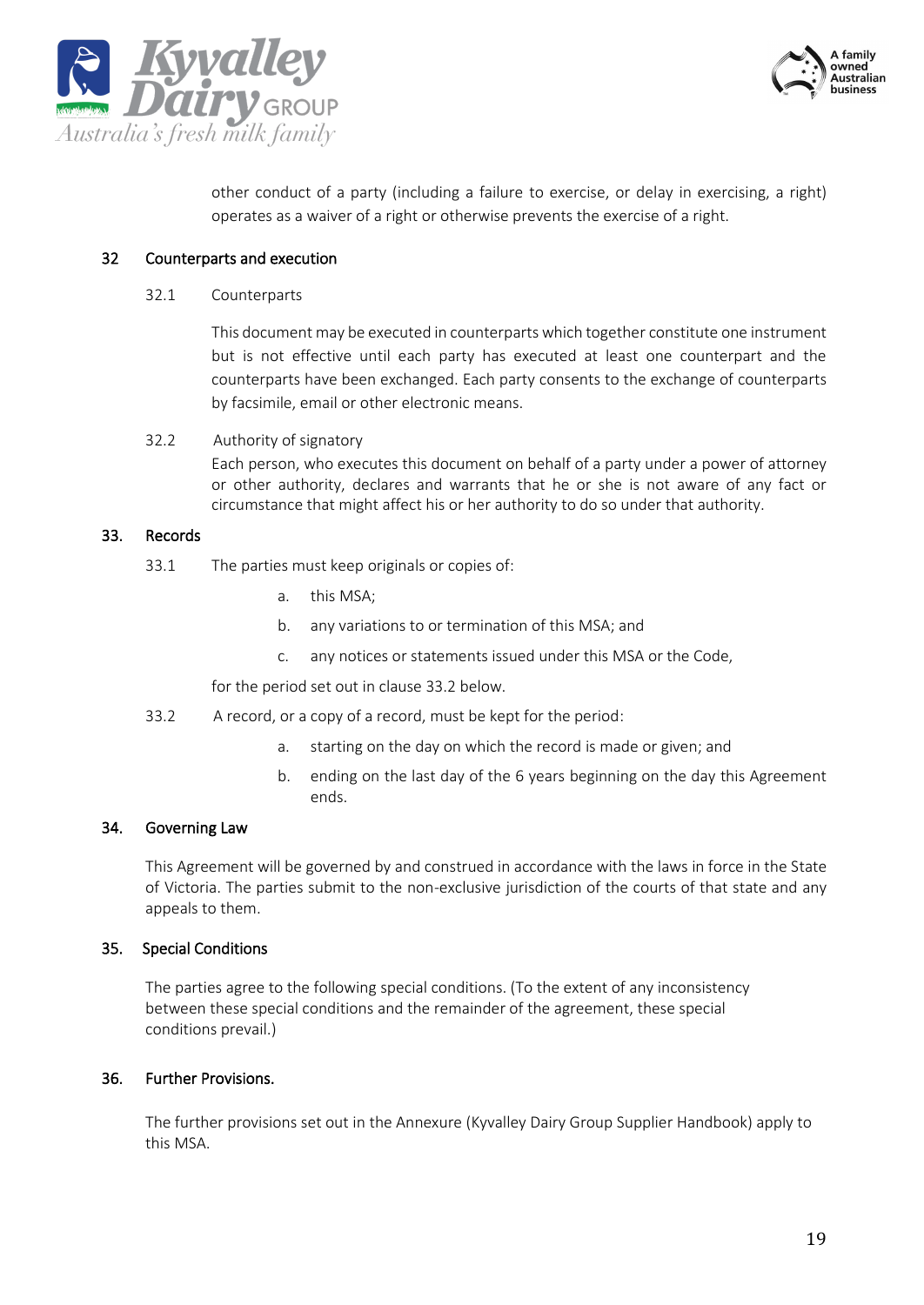



# 37. Schedules

# Schedule 1

Northern Victoria/NSW Postcode locations that apply to Northern Victoria payment model currently serviced by Kyvalley dairy Group.

| . .  |      |      |      |      |
|------|------|------|------|------|
| 3561 | 3620 | 3636 | 3564 | 3608 |
| 3616 | 3575 | 3567 | 3565 | 3610 |
| 3621 | 2731 | 3568 | 3566 | 3612 |
| 3634 | 3637 | 3562 | 3572 | 3614 |
| 3640 | 3638 | 3563 | 3573 | 3616 |
| 3617 | 3622 | 3624 | 3630 | 3635 |
| 3618 | 3623 | 3629 | 3631 | 3691 |
| 3639 | 3644 | 3646 | 3641 |      |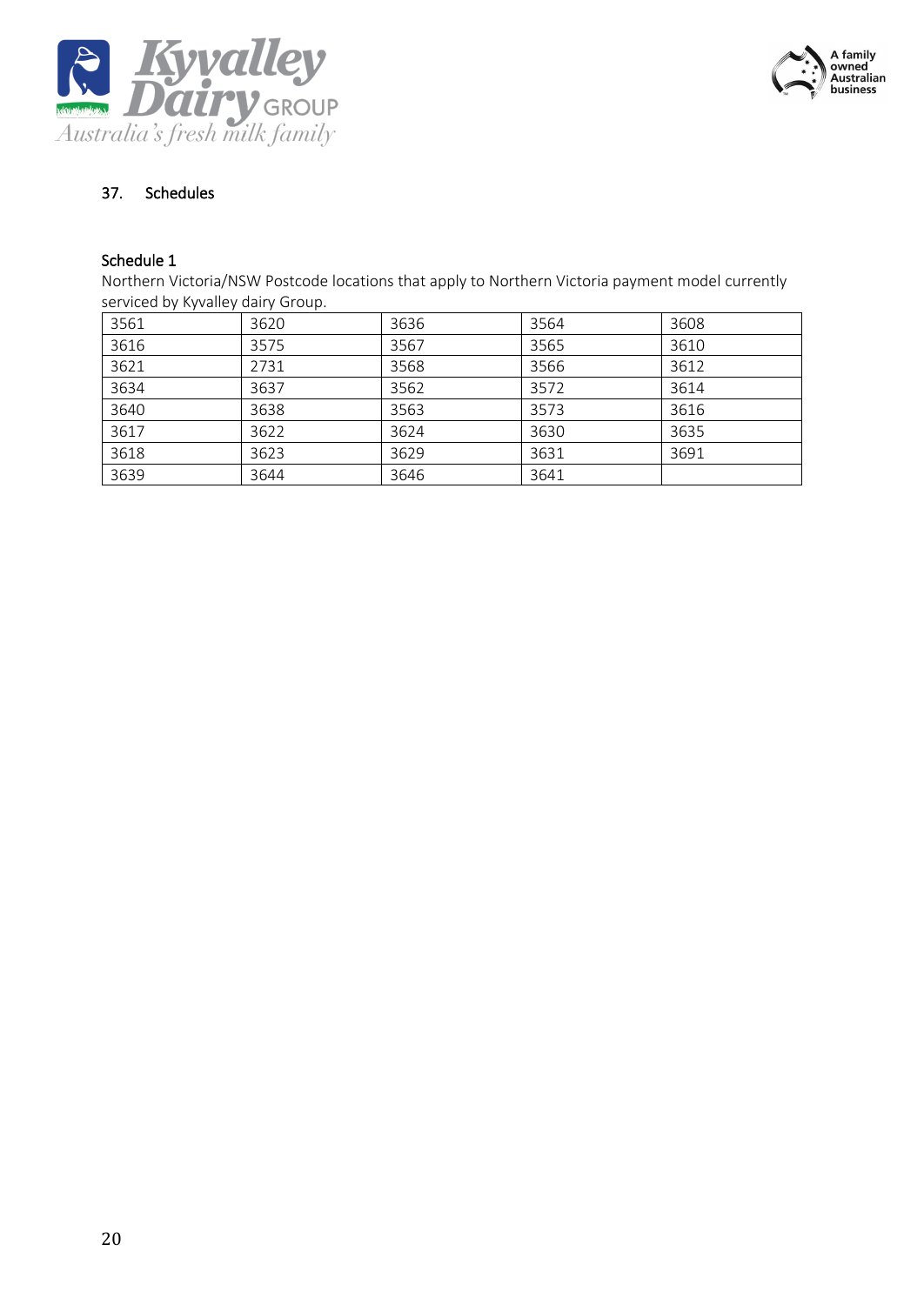



# EXECUTION PAGE

Signed for and on behalf of Kyvalley Dairy Group Pty Ltd:

Executed for and on behalf of Kyvalley Dairy Group Pty Ltd in accordance with section 127 of the Corporations Act 2001 (Cth) by:

GM Milk Supply

GM Milk Supply Full name (BLOCK LETTERS)

Signed for and on behalf of the Supplier:

Where the Supplier is an individual, use the following execution block: Signed, sealed and delivered as a deed poll by the Supplier in the presence of:

Witness signature **Supplier signature** Supplier signature

Witness full name (BLOCK LETTERS)

Supplier full name (BLOCK LETTERS)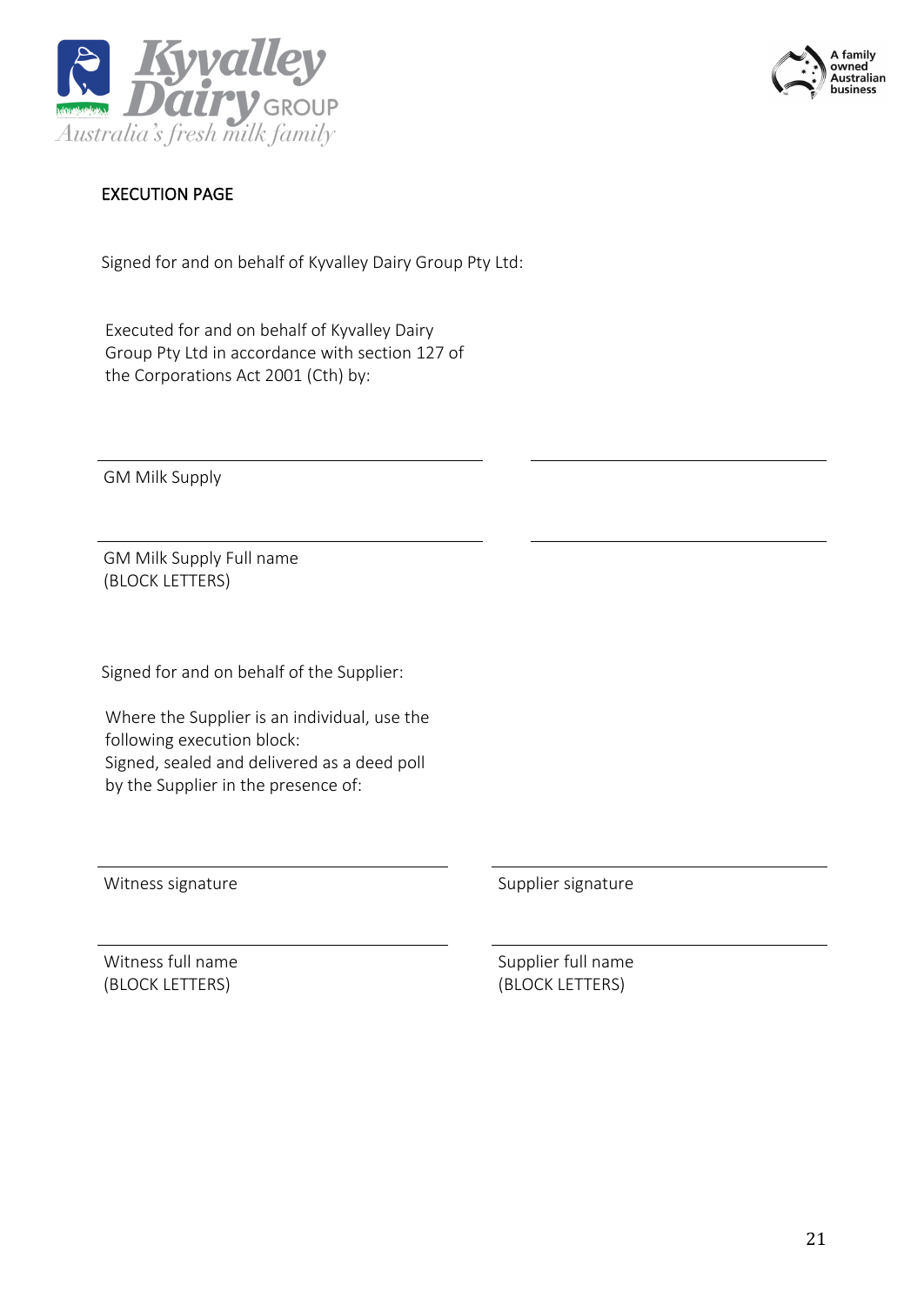



Where the Supplier is a company, use the following execution block: Executed for and on behalf of the Supplier in accordance with section 127 of the Corporations Act 2001 (Cth) by:

GM Milk Supply

GM Milk Supply Full name (BLOCK LETTERS)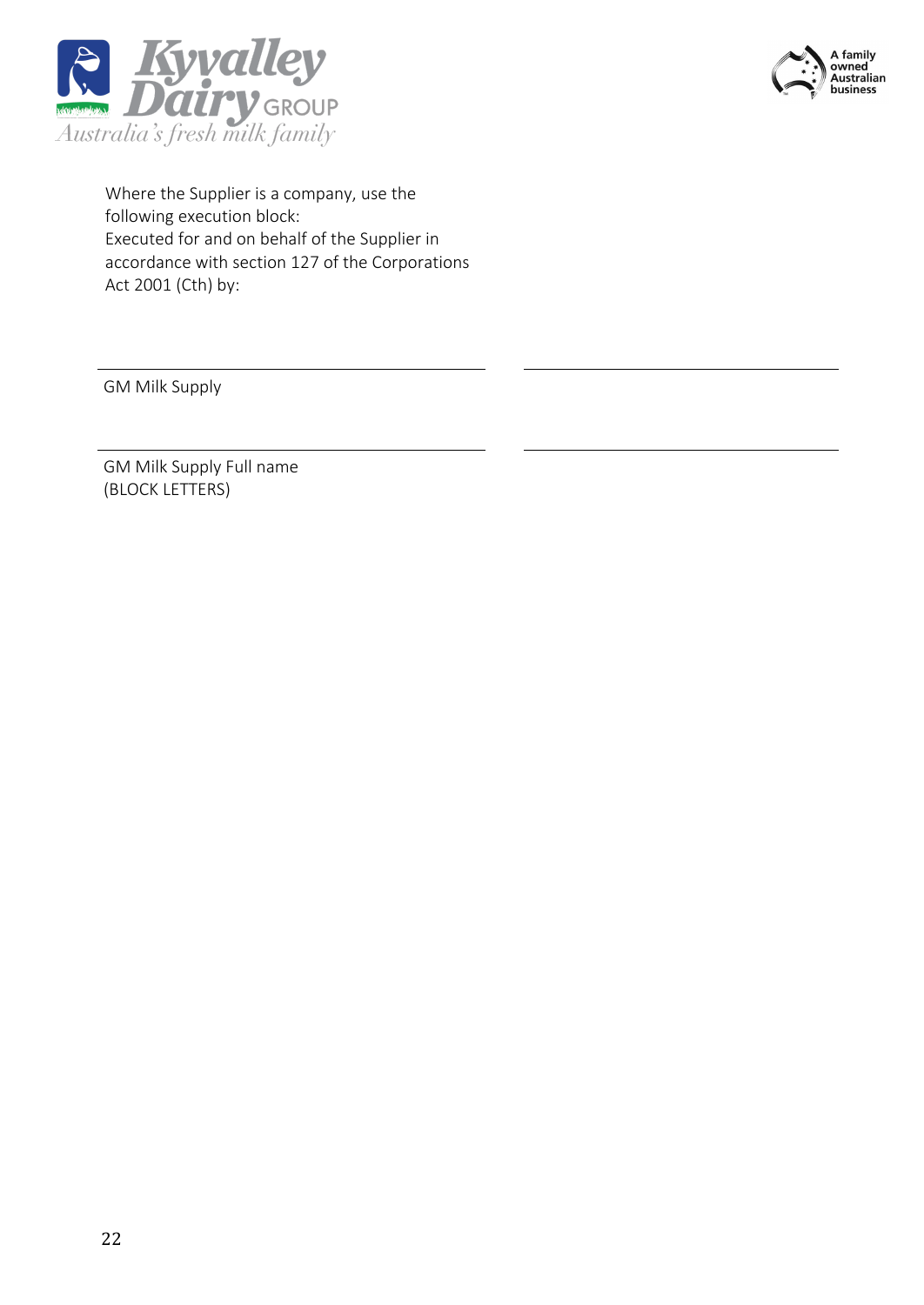



# SHARE FARMING AGREEMENT

Kyvalley Dairy Group Pty. Ltd. (Kyvalley Dairy Group) makes this agreement with the "Supplier" to split the payment it makes for milk purchased each month from the "Supplier" with the "Sharefarmer" according to the following terms.

The Supplier requests and authorises Kyvalley Dairy Group to split the net milk payments and applicable levies and charges payable, known as the Net Revenue (including GST) line of the Recipient Created Tax Invoice (RCTI) according to the following share formula:

| Supplier Split:    | $\%$ |
|--------------------|------|
| Shareholder Split: | ℅    |
| Total:             | 100% |

The Supplier further requests and Kyvalley Dairy Group agrees to:

- 1. Make two payments and issue two RCTI Milk Statements for milk purchased each month; the first to the Supplier for their share of the milk supplied and the second to the Sharefarmer for their share of the milk supplied.
- 2. Share a copy of the Milk Volumes and Quality Reports and any other correspondence the Supplier receives with the Shareholder

| Signature of Supplier:      | Date: |
|-----------------------------|-------|
| <b>Sharefarmer Details:</b> |       |
|                             |       |
|                             |       |
|                             |       |
|                             |       |